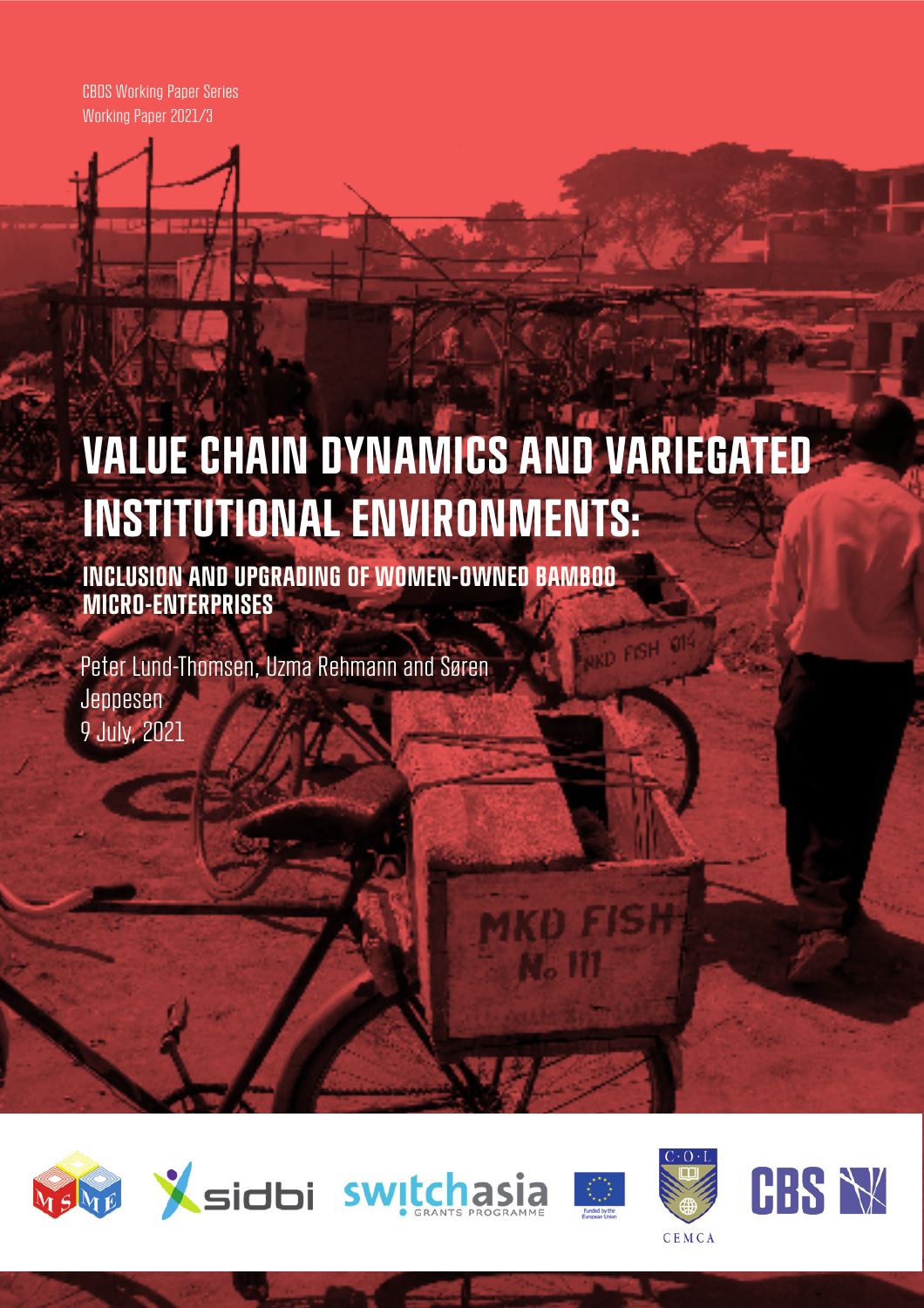## Value chain dynamics and variegated institutional environments: Inclusion and upgrading of women-owned bamboo micro-enterprises

By

Peter Lund-Thomsen Professor

Uzma Rehman

External Lecturer

Søren Jeppesen

Associate Professor

Center for Business and Development Studies Department of Management, Society and Communication

Copenhagen Business School

July 2021

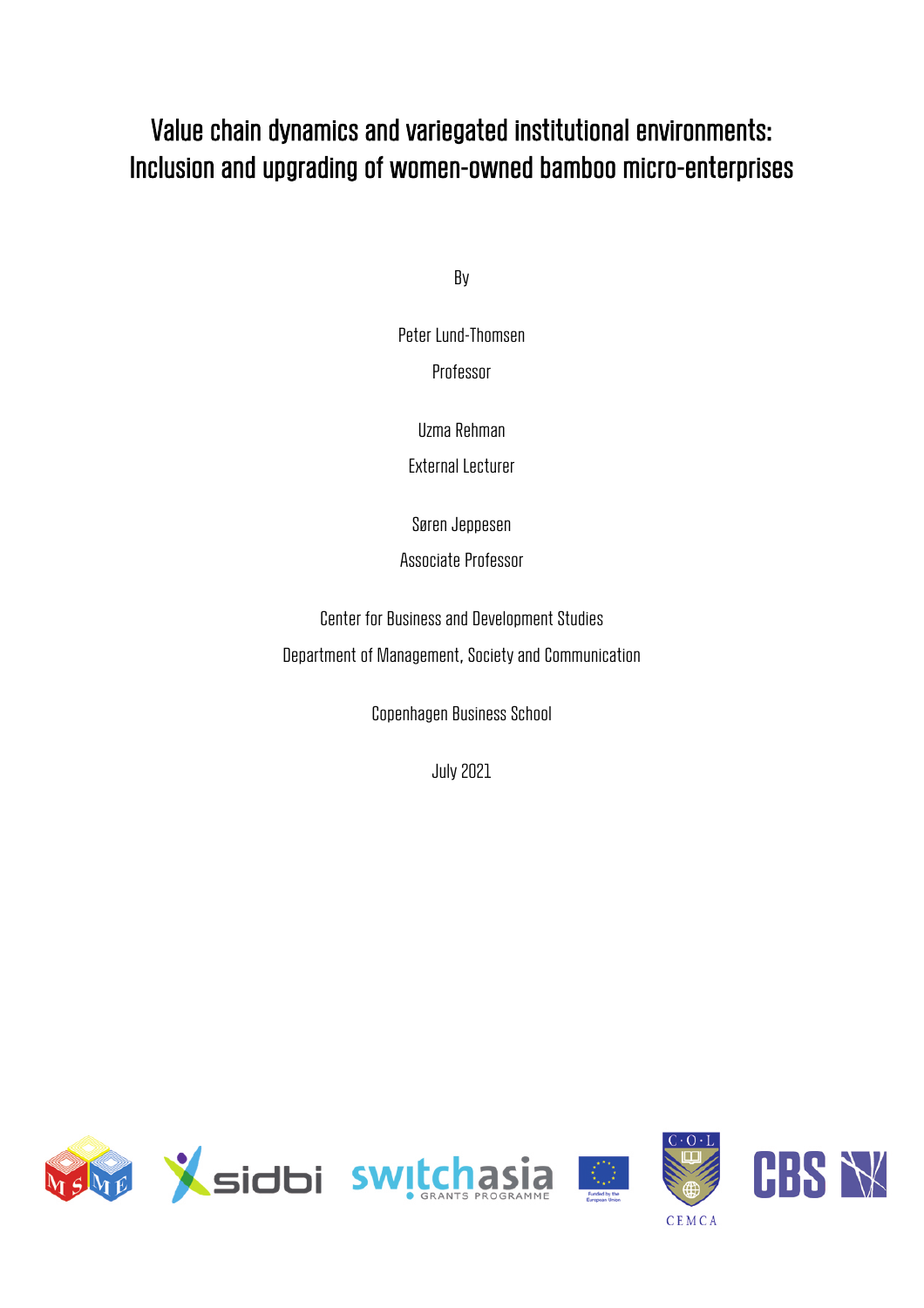The **Centre for Business and Development Studies** is a multidisciplinary research centre on business and sustainable development based at the Department of Management, Society and Communication at Copenhagen Business School. CBDS consists of a core researcher group and a wider group (CBDS+) based in other departments and outside of CBS. We conduct research on business and international development from a variety of theoretical perspectives and methods. Our international Advisory Board assists with the Centre's strategic directions, quality controls of the research output and promotes future collaboration.

CBDS Working Papers contain work in progress by CBDS researchers. They may include documentation which is not necessarily published elsewhere. CBDS Working Papers are published under the responsibility of the author(s) alone.



#### CBDS WORKING PAPER 2021/3

CBDS: Centre for Business and Development Studies Dalgas Have 15, 2200 Frederiksberg, Denmark E-mail: cbds@cbs.dk www.cbds.center

ISBN 978-87-973170-2-0 (pdf) CBDS publications can be downloaded free of charge from www.cbds.center © Copenhagen 2021, the authors and CBDS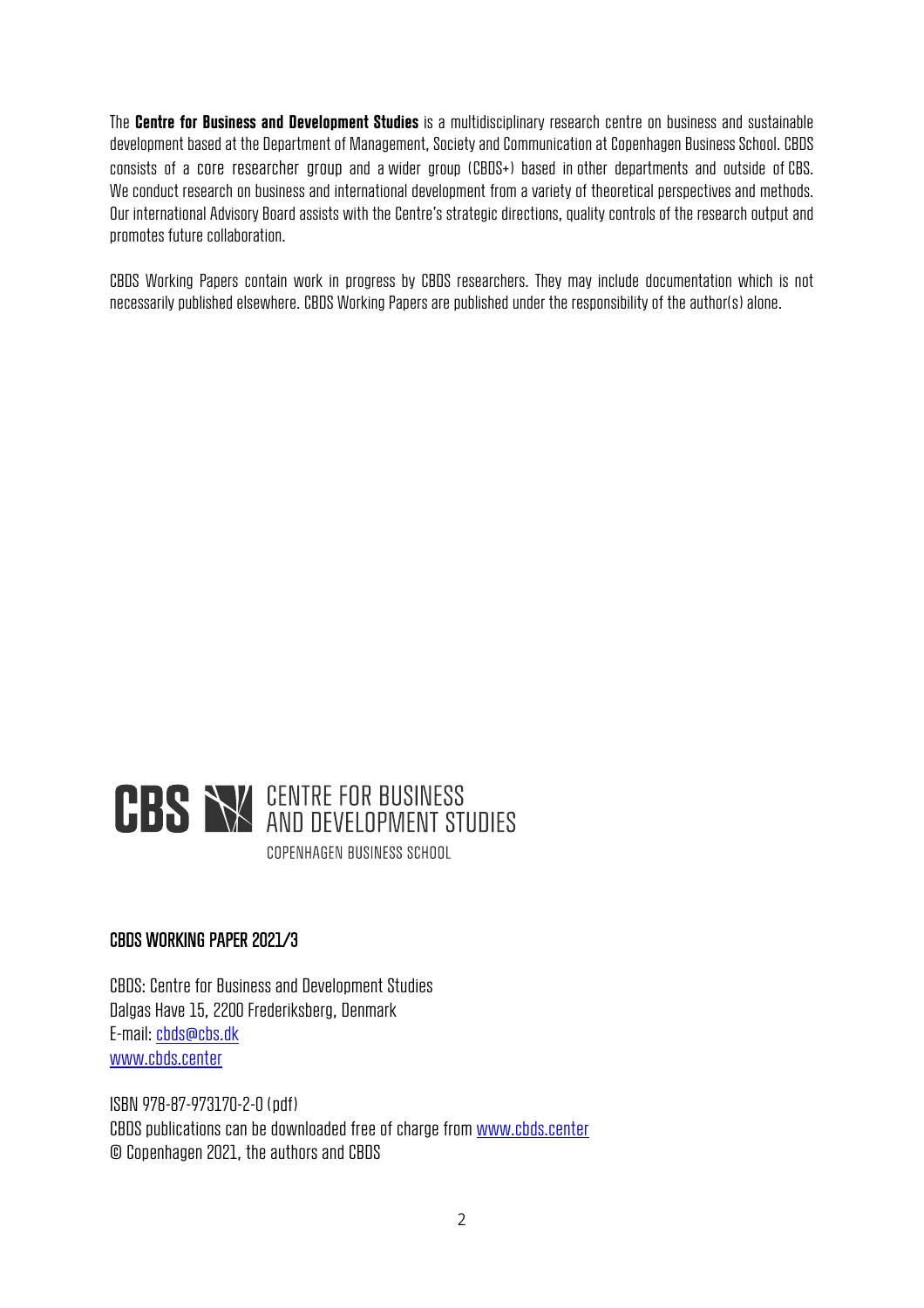## **Table of Contents**

| WOMEN-OWNED MICROENTERPRISE INCLUSION AND UPGRADING IN THE INDIAN BAMBOO VALUE   |  |
|----------------------------------------------------------------------------------|--|
| INCLUSION/EXCLUSION AND ECONOMIC UPGRADING IN THE INDIAN BAMBOO VALUE CHAIN: THE |  |
|                                                                                  |  |
|                                                                                  |  |
|                                                                                  |  |
|                                                                                  |  |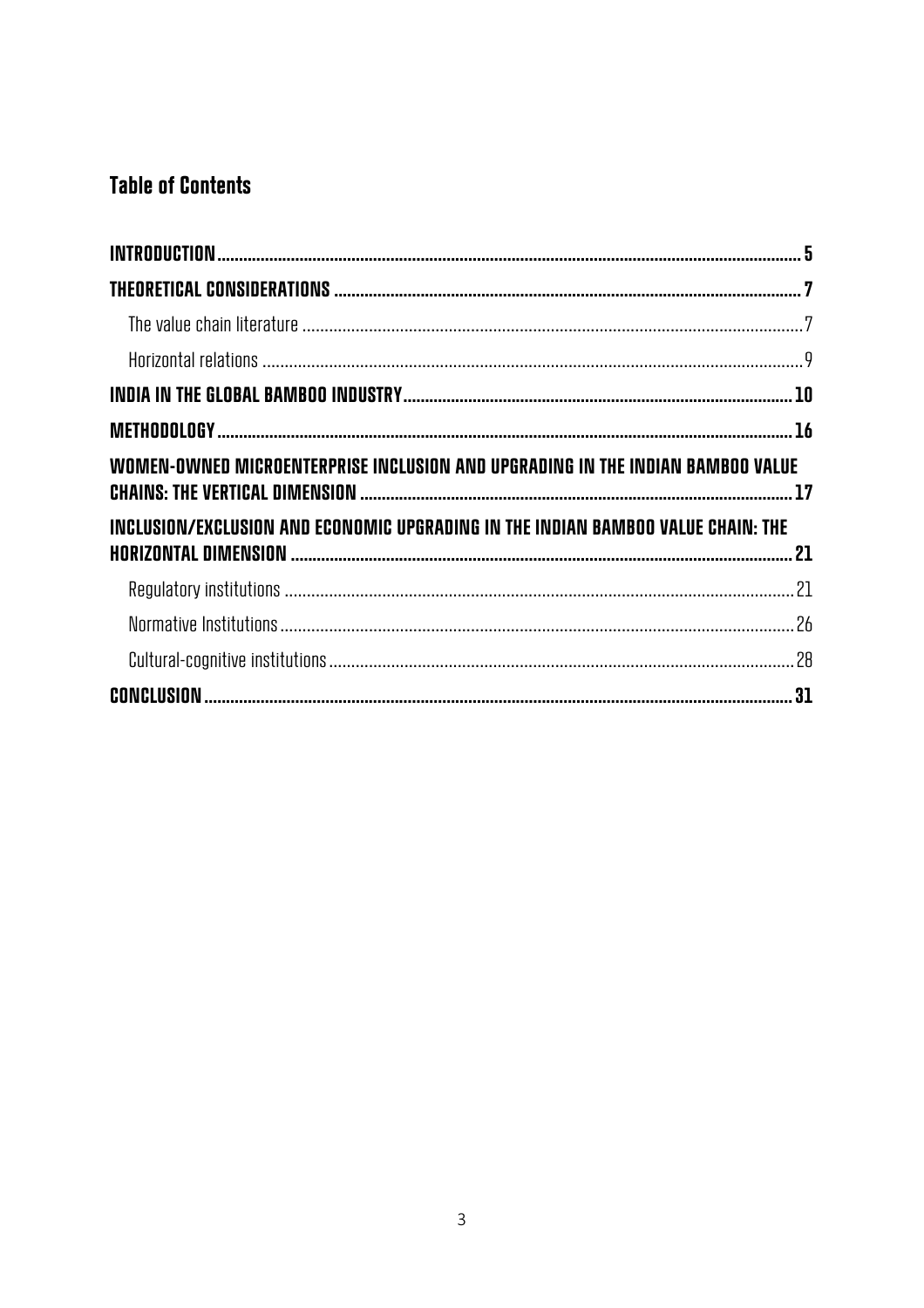## **Value chain dynamics and variegated institutional environments: Inclusion and upgrading of women-owned bamboo micro-enterprises**

Peter Lund-Thomsen, Uzma Rehman and Søren Jeppesen

#### **Abstract**

This working paper explores how value chain dynamics and variegated institutional environments affect the prospects for inclusion/exclusion and economic upgrading of womenowned micro- enterprises to the Indian bamboo value chain. The paper combines insights from the literatures on value chain analysis and institutional theory to create a novel theoretical framework for answering these questions. It then applies this framework to analysis of the inclusion/exclusion and economic upgrading challenges of micro-enterprises in the bamboo value chains of four Indian states: Assam and Meghalaya in the Northeast, Odisha in the East, and Madhya Pradesh in the Center. The empirical analysis highlights how the interaction between value chain dynamics and regulatory, normative, and cultural-cognitive institutions at different scales (national, state, and local) both enhance and undermine the inclusion/exclusion and economic upgrading of micro-enterprises to the Indian bamboo value chains with subsequent implications for marginalized bamboo producer communities in India. The conclusion highlights the main findings, policy, and research implications of the working paper.

#### **Acknowledgements**

The authors would like to thank the EU-Switch Asia Program II for the support provided for this study under the EU Switch Asia II project, Promote Bamboo MSME Clusters for Sustainable Development (Reference no.: EuropeAid/154338/DH/ACT/Multi), the Foundation for Micro, small, and medium- enterprise clusters (FMC), including national FMC staff, regional coordinators, support staff, and facilitating agencies in India for their extensive support, kindness, and cooperation in making this study possible. Any errors are the sole responsibility of the authors and should not be attributed to the European Commission or any of the agencies involved in the implementation of this grant.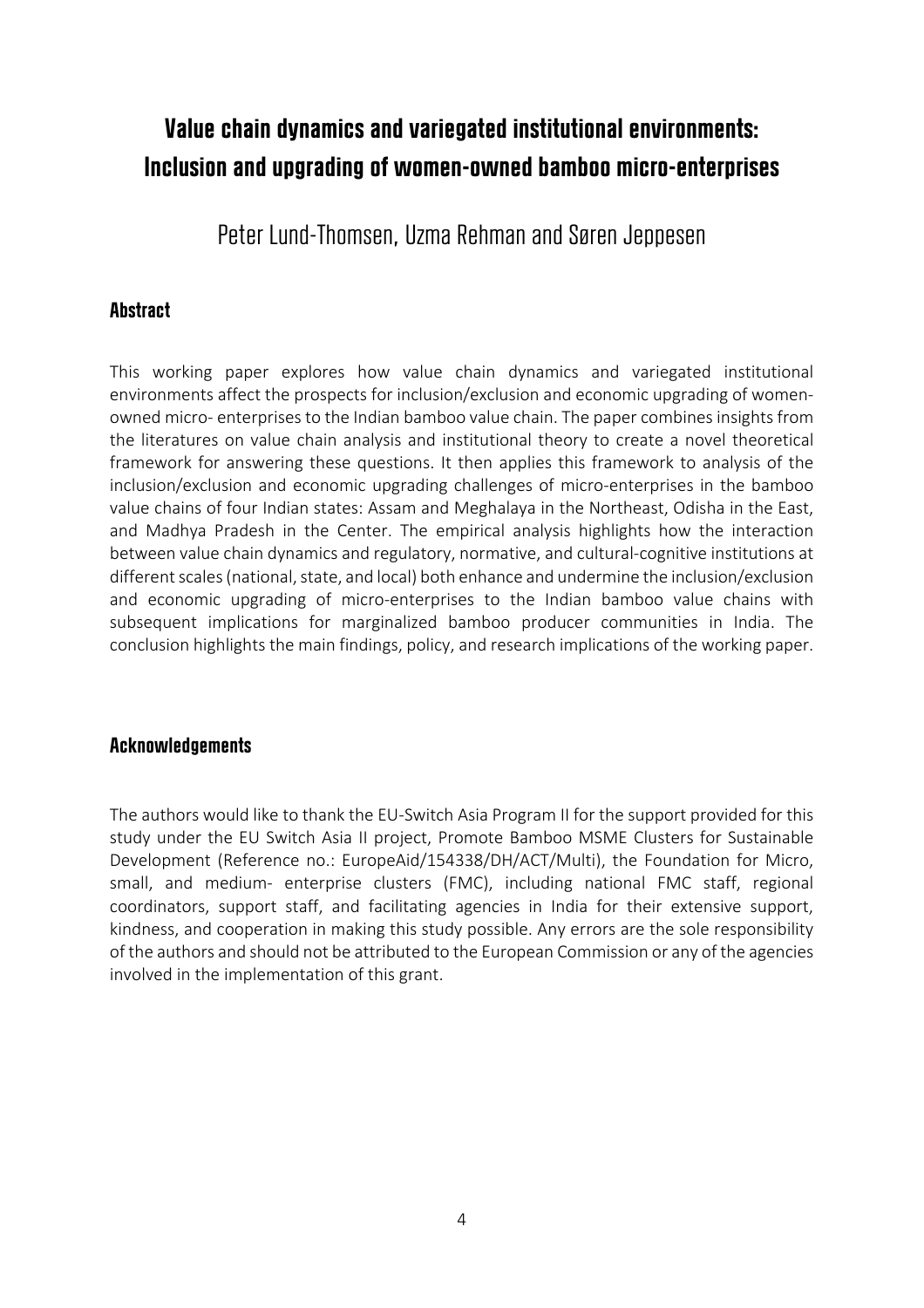#### **Introduction**

In this working paper, we explore how value chain dynamics and variegated institutional environments affect the prospects for the economic upgrading and access of micro-enterprises to the Indian bamboo value chain. Our motivation and interest in unpacking this topic are related to several interrelated empirical, policy, and theoretical developments. First, it is widely recognized that micro, small, and medium-sized enterprises have an important contribution to make to job creation and local economic development in the Global South (Jamali et al., 2017; ILO, 2019). In particular, it has been argued that clustering of SMEs both lead to passive gains for these enterprises (such as access to a trained workforce, specialized subcontractors, service providers, and support institutions), and that SMEs can benefit from actively collaborating with one another (for instance, through joint infrastructure investments, training, facilitation of compliance with standard and regulatory requirements) (Schmitz and Nadvi, 1999; UNIDO, 2020). However, whereas we know a lot about the prospects for inclusion and economic upgrading of medium-sized and small enterprises in value chains in the Global South, we know less about the challenges faced by micro-enterprises in this regard.

While a variety of ways exist for defining MSMEs, we here understand micro-enterprises as those employing 1-5 people, small enterprises as including 6-25 employees, and medium-sized enterprises 26-50 staff (Jamali et al., 2017). Yet in spite of the limited attention paid to microenterprises in value chain studies, several academics, policy-makers and institutions have advocated that the participation of micro-enterprises may be an important source of income growth and poverty reduction amongst some of the most marginalized sections of populations in the global South, including those operating in the informal economy (Boyle et al., 2016; ILO; 2019).

It is this second factor, the (often) marginalized backgrounds of those running microenterprises in value chains in the Global South, which leads us to ponder whether such backgrounds of the owners or operators of these micro-enterprises mediate their prospects for economic upgrading and inclusion in value chains. For example, it is widely recognized that particular population segments, sometimes known as indigenous people in a wider international context, sometimes labelled scheduled castes and tribes in the South Asian context, have traditionally suffered from low educational levels, been subject to various types of discrimination (and sometimes even atrocities), and otherwise marginalized from 'mainstream' society in terms of income, employment, access to education, and health service benefits (Mamo, 2020). In short, they have faced discrimination in terms of their exclusion from, terms of participation, and treatment in value chains (ETI, 2019). To the best of our knowledge, linking the background of micro-enterprise owners in terms of their scheduled caste or schedule tribe origins to their prospects for enterprise upgrading and inclusion in value chains remains an underexplored topic in both academic and policy research on value chains.

Our third motivation for writing this working paper has been the recent interest in value chain analysis in unpacking the role of regional, national, and local value chains in the global South (Pasquali, et al. 2020; Pasquali, 2021). Until recently, the academic interest in value chain analysis focused almost exclusively on global value chains, particularly how multinational companies were able to organize such chains across time and space, and how local producers could strengthen their position, terms of participation, and the profits reaped from value chain participation (Lund-Thomsen, 2021). More recently, studies have demonstrated that South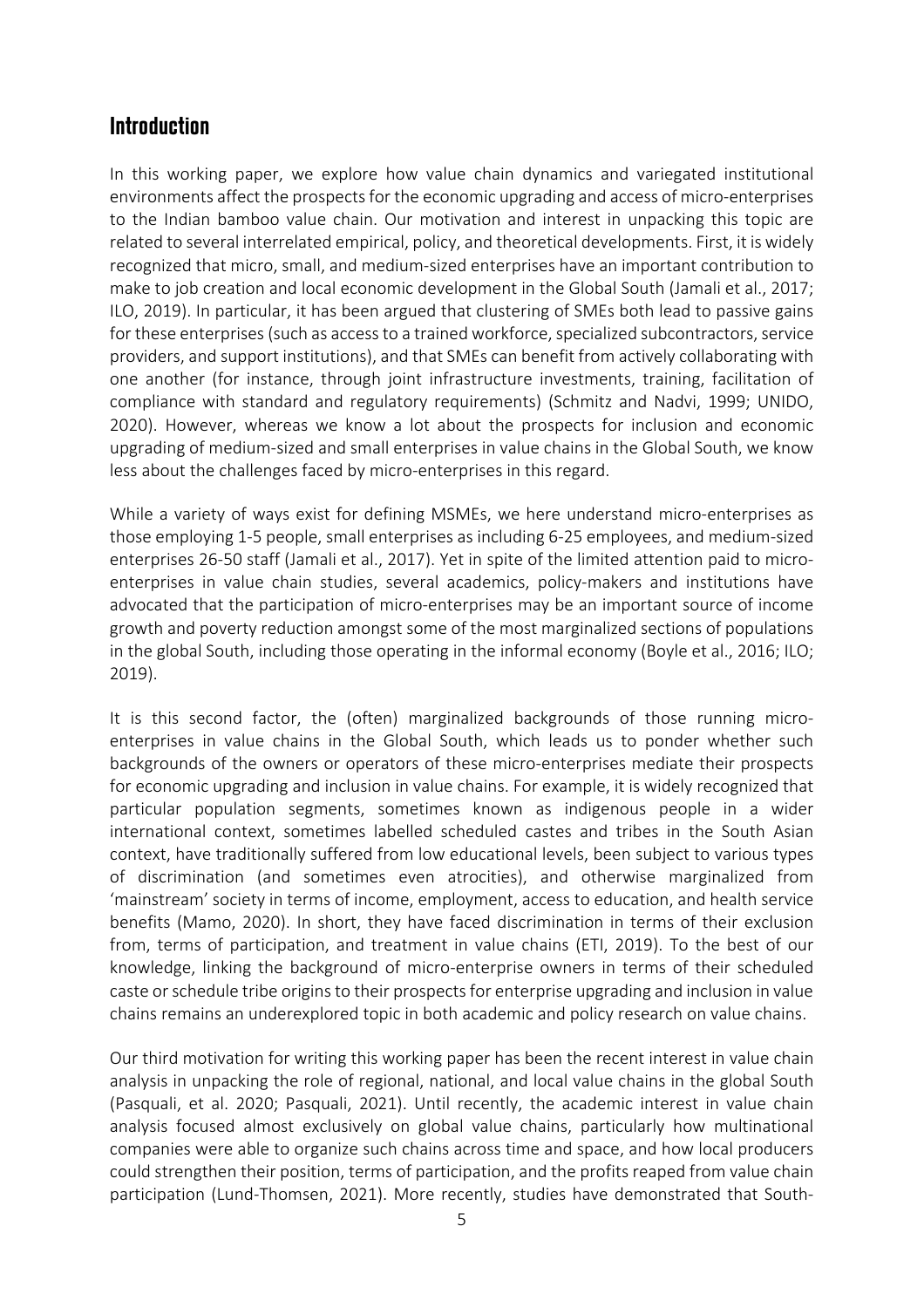South trade now exceeds North-South trade, and that intra-regional trade commerce accounts for a large share of the Global South's improved trade performance (Barrientos et al., 2016; Horner and Nadvi, 2018). However, as Pasquali et al (2020) argue, our understanding of the dynamics behind regional value chains are at best limited. Hence, investigating the prospects for micro-enterprise upgrading and inclusion in regional, national, and local value chains appears to us as an interesting and worthwhile area of investigation.

This links up to another important current issue; namely, the increasing interest in finding more sustainable raw material sources for manufacturing and selling products across the world (Kampelmann, 2020; Ellen MacArthur Foundation, 2021). For instance, in the global fashion industry, the production of cotton has been associated with negative environmental implications such as the use of hazardous pesticides, occupational health and safety challenges for small-scale producers and workers, and the employment of child and forced labor (Riisgaard et al, 2021). This had led to an interest in exploring more sustainable raw material alternatives; one of which is bamboo. Bamboo is considered to provide several environmental, economic, and social benefits to society. Bamboo is a sustainable resource that can grow under a range of climatic conditions, but preferably a tropical climate. It provides approximately 35% more oxygen and absorbs 40% more carbon dioxide as compared to trees, which results in a substantial improvement in the air quality (FMC, 2018). Further, cultivation of bamboos offer carbon fixation, controls soil erosion, and purifies the environment. We focus on the Indian bamboo value chain as there are more than 5 million people, half of them being women in across 18 states out of the 29 states of India where abundant quantity of bamboo is available as a resource for their livelihoods. In the Indian bamboo processing and product manufacturing segment, the number of people earning their livelihoods from this work is estimated to be 3 million (FMC, 2018).

Finally, our working paper ties in with the increasing recognition that variegated institutional environments play an important role in shaping the functioning of value chains (Neilson and Pritchard, 2009; Eckhart and Poletti, 2018, Coe, 2021). Various authors have thus pointed to the importance of both formal institutions in terms of laws, regulations, and enforcement agencies of the state as well as informal norms and values amongst value chain participations in shaping not only how value chains are organized, but also the prospects for local producer upgrading, as well as the types of ethical guidelines that ought to guide local production (Lund-Thomsen and Nadvi, 2010; Dermawan and Hospes, 2018). Critically, in a country as large and diverse as India, variegated institutional environments have an important function to play in shaping value chain dynamics, producer upgrading options, and the inclusion/exclusion of women-owned micro-enterprises from the chain (Neilson and Pritchard, 2009). For this study, we therefore have to look at how value chain dynamics and variegated institutional environments shape the inclusion/exclusion and economic upgrading prospects of womenowned micro-enterprises in the bamboo value chain by zooming in on four states that illustrate the geographical and climatic diversity of India as a bamboo producing region: the states of Meghalaya and Assam in the Northeast, Madhya Pradesh in the Center, and Odisha (formerly, Orissa) in the East.

In theoretical terms, we innovate by combining the value chain framework and institutional theory, allowing us to conceptualize how the interaction between value chain dynamics and regulatory, normative, as well as cognitive institutions affect the inclusion/exclusion and upgrading prospects in the Indian bamboo value chain. We use a stylized case study to illustrate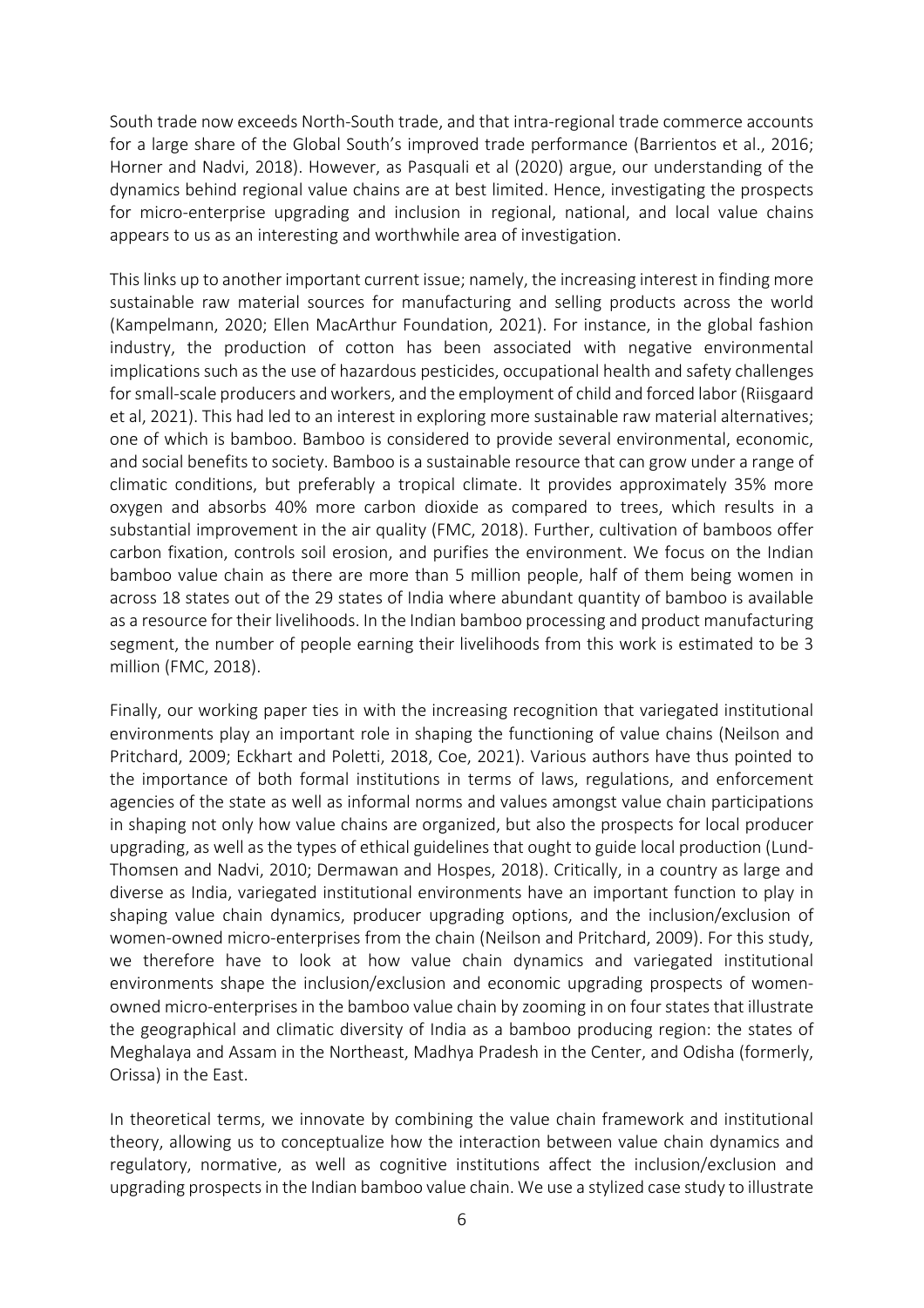how these value chain and institutional dynamics play out in both similar and different ways in four producer states in three key producing regions of India: Northeast, East, and Central India.

First, we develop the theoretical framework of the paper combining insights from the literatures on value chain analysis and institutional theory. Subsequently, we go onto presenting the context of our study: the bamboo industry of India and the four producer states of Assam, Meghalaya, Madhya Pradesh, and Odisha. Next, we describe the methodology for the study, including our fieldwork in Denmark and India (Assam, Meghalaya, Madhya Pradesh, and Odisha). In the empirical analysis, we first engage in a 'vertical analysis' of how chain dynamics in the Indian bamboo value chain affect the inclusion/exclusion and upgrading prospects of women-owned micro-enterprises in the industry. We then turn to a 'horizontal' analysis of how regulatory, normative, and cultural-cognitive institutions in India enable and/or constrain the economic upgrading and inclusion/exclusion of women-owned micro-enterprises in India's bamboo value chain. Finally, the conclusion summarizes the paper's main line of argument and outlines future research and policy implications of its analysis.

#### **Theoretical considerations**

#### *The value chain literature*

The value chain literature has made substantial progress in terms of analyzing how transnational industries were governed by large multinational companies through interfirm networks (Ponte et al. 2019). Thus, value chain governance has sought to analyze how power was exercised in such interfirm networks, particularly by multinational companies who organized their vast networks of suppliers on a global basis (Gereffi, 2019). Similarly, value chain governance was understood as multinational companies having the power to determine the kinds of products produced in such networks, their price, the quantities of products, the time of production and delivery, and select which manufacturers were to deliver these orders (Lund-Thomsen and Lindgreen, 2020). Moreover, multinational companies have been portrayed in the literature as having the power to dictate the social and environmental conditions under which goods and services were to be produced in factories – often, located in lower-cost locations in the global South (Khan et al., 2020).

The value chain literature has thus made strides in terms of analyzing how local enterprises could most usefully be inserted in such networks in order to maximize the economic gain they accrue from their participation (Kaplinsky, 2005). A key assumption in the literature has been that these enterprises could strengthen their position by upgrading their products, their production, processes, moving into higher value-added stages of the chain, and using skills learned from competing in one industry to gain competitive advantage in other industries (Gereffi, 2018).

We here distinguish between national, state-level and local level value chains in terms of governance, upgrading challenges, and the inclusion/exclusion of women-owned microenterprises in the bamboo value chain of India. In national-level value chains, lead firm governance of the chain is more pronounced. By lead firm governance, we mean that nationallevel retailers have the power to determine the kinds of bamboo products to be produced, where, when, how, in which quantity, at what price, and under which social and environmental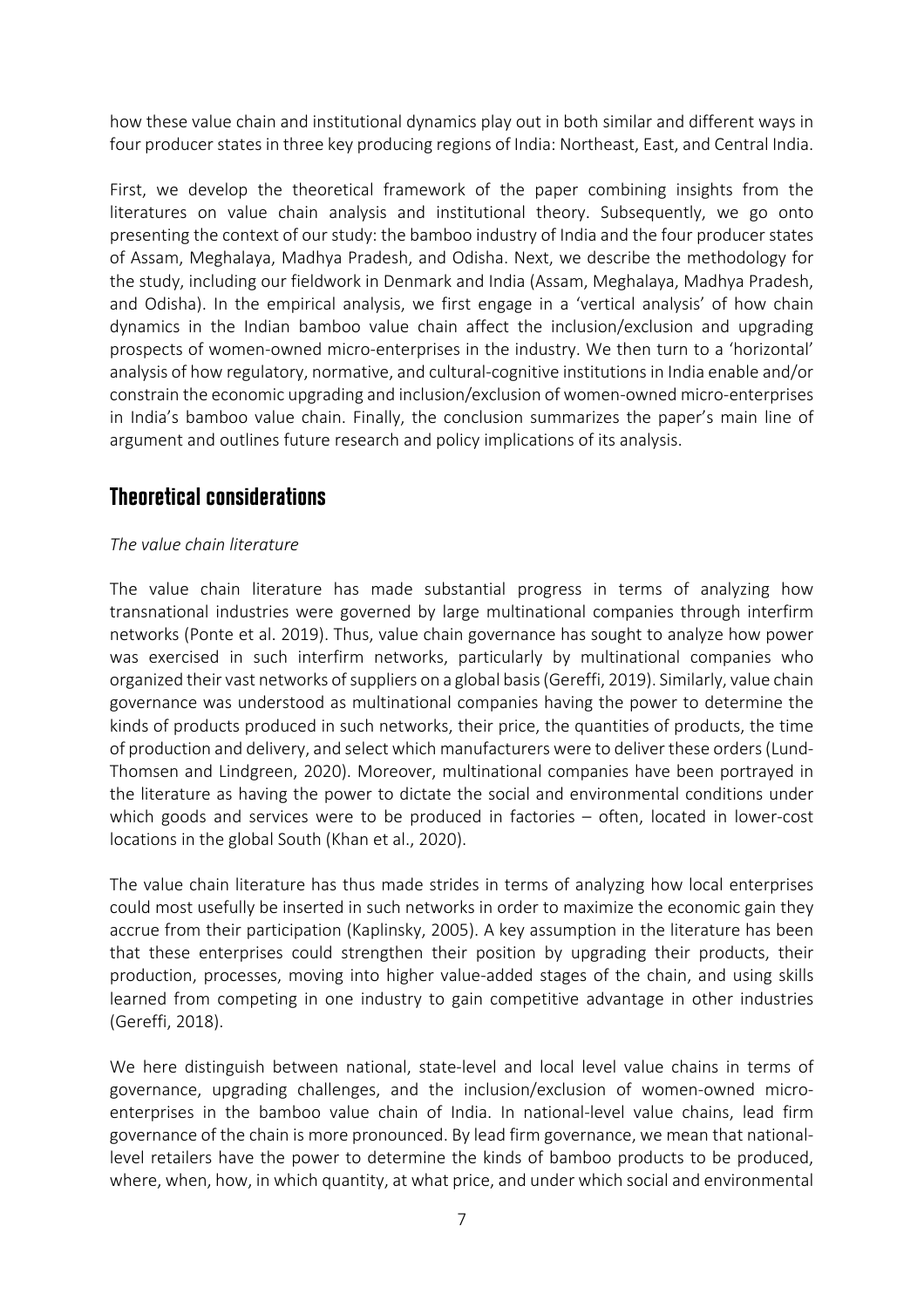conditions. In other words, national-level retailers orchestrate their own value chain networks. We speculate that they do this right from: (i) owning/managing bamboo farms at the villagelevel, ensuring the scientific growing of bamboo as a raw material; (ii) ensuring the harvesting and transportation of bamboo to local producer cooperatives/self-help groups/factories that jointly manufacture products according to pre-specified criteria by the retailer; (iii) to intermediary agents that purchase these products and ensure their transportation to stores/fairs/markets from states throughout the country to 'national-level' cities such as Delhi, Mumbai or Calcutta.

In national-level bamboo value chains, in terms of upgrading, lead firms also actively support the training of artisans in the making of particular products and the capacity building of womenowned micro-enterprises in running small producer collectives where artisans may come and work in accordance with the orders specified by the retailer. In these chains, there is a direct link between information from urban markets (in terms of the types of products and designs that urban customers are interested in obtaining) and producers (who manufacture products in direct response to market demands). Retailers here play a critical role in terms of facilitating this type of information flow up and down the value chain. Regarding returns from value chain participation, these will typically be larger for women-owned micro-enterprises that run local producer collectives in villages. As bamboo- based products are typically of better quality and able to command a higher price in national-level, urban markets, women-owned microenterprises can also increase their earnings, and, in turn, pass on higher margins to local, artisanal producers at the local-level.

In state-level bamboo value chains, lead firm governance is much less pronounced. While some bamboo trading companies may still follow the value chain set-up experienced in national-level chains, urban consumers of bamboo-based products in medium-sized towns in individual states tend to be less demanding in terms of their quality requirements, while they also buy bambooproducts that command a lower price than what can be obtained from selling products into national-level value chains. Hence, while there are some retailers and government emporiums that orchestrate bamboo value chains at the state level, these value chains are more frequently characterized by the absence of lead firm governance. Here trading relations reflect marketbased relations where several layers of intermediary trading agents buy and sell bamboo-based products that have been manufactured by women-owned micro-enterprises that gather products amongst local artisans. Hence, there is little information flow/exchange between consumers in towns and entrepreneurs that run women- owned micro-enterprises. In terms of upgrading, there is thus also a lack of systematic training of both women micro-entrepreneurs and bamboo artisans at the local level. Instead, basic and sometimes outdated products that may not match market demand are produced at the local level in both villages and towns. In relation to returns obtained by women-owned micro-enterprises from participating in statelevel value chains, these are lower as they can 'only' sell products with more basic design to consumers in medium-sized and smaller towns that have more limited purchasing power throughout individual states.

In local-level bamboo value chains, there is a general absence of lead firm governance. Instead, the manufacturing and trading with bamboo-based products are typically characterized by market-based relationships. Women-owned micro-enterprises may sometimes procure bamboo raw materials, manufacture bamboo-based products, and sell them in local urban markets. Alternatively, some women-owned micro-enterprises may specialize in gathering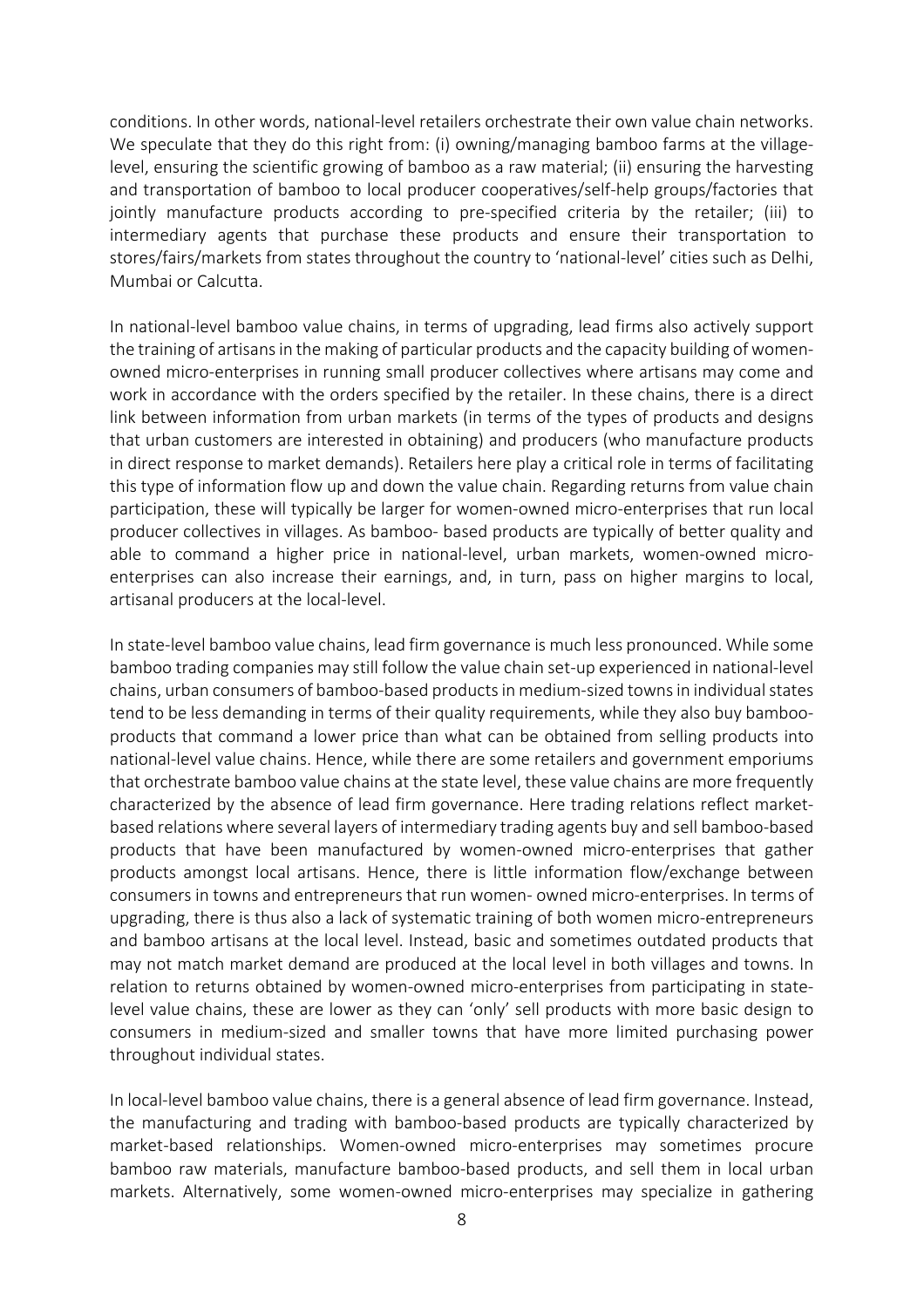bamboo-based products as aggregators and selling them in urban-based markets. This aggregator function in the value chain may also be played by women-owned micro-enterprises through the procurement of bamboo as a raw materials and selling bamboo canes to local artisans in villages. In terms of upgrading, efforts by micro- enterprises at improving the products and production processes of bamboo artisans are largely absent, implying skills shortages, lack of knowledge of recent product designs, and non-awareness of market demands. In terms of returns to women-owned micro-enterprises from their participation in the bamboo value chain, these are minimal, possibly enough for these women-owned microenterprises to gain sufficient income to sustain themselves and their immediate household members. However, their returns from value chain participation will be so minimal that they will not able to undertake 'extra' investments in their enterprises, and they will be hesitant to engage in significant risk-taking in the running of their enterprises, as entrepreneurial failure could immediately affect their own and their family's survival prospects.

#### *Horizontal relations*

In this working paper, we use institutional theory as an analytical lens to explain inclusion/exclusion and economic upgrading of women-owned micro-enterprises in the bamboo value chains of India (Welter et al., 2014). Institutions are here understood to be enabling and constraining boundaries for individual behavior and actions that affect the nature and spread of these enterprises (Smallbone and Welter, 2009a). On the one hand, institutions help reduce transaction costs, uncertainty and risks for individual entrepreneurial behavior. On the other hand, institutions may also increase transaction costs for entrepreneurs, influencing their prospects for developing their business and the returns they accrue from their entrepreneurial activities (Welter et al., 2014). In short, what Scott (2008) describes as regulative, normative, and cultural-cognitive institutions may – both directly and indirectly impact upon whether entrepreneurial behavior is profitable and desirable (Amine and Staub, 2009).

In defining regulatory institutions, Amine and Staub (2009) argue that these institutions include laws, regulations and government policies that either enable or inhibit the creation of new businesses, reduce or increase the risks faced by entrepreneurs, and facilitate or hinder their access to resources. Examples may include regulations for market entry and exit and rules covering commercial transactions. Regulatory institutions may also relate to policies that influence the desirability and feasibility of entrepreneurship, such as tax and social security and labor market as well as business development policies (Welter et al, 2014). For instance, in relation to women's entrepreneurship studies, Amine and Staub (2009) also identify a number of regulatory institutions that particularly affect women's entrepreneurial behavior in Sub-Saharan Africa. These include (i) inheritance laws and ownership of property; (ii) lack of access to capital; and (iii) lack of access to micro-loans.

Normative institutions are values that regulate what is deemed preferable or desirable (Amine and Staub, 2009), along with standards for assessing conformity with these values, and norms that are non-written rules that help guide value-driven actions and behavior (Scott, 2008). As normative institutions define what constitutes acceptable behavior for individuals in a society or a group, for instance ethnic communities, they also tend to define the feasibility and prospects of entrepreneurial behavior, such as whether a particular business practice is in keeping with local cultural norms. For instance, normative institutions often define gender roles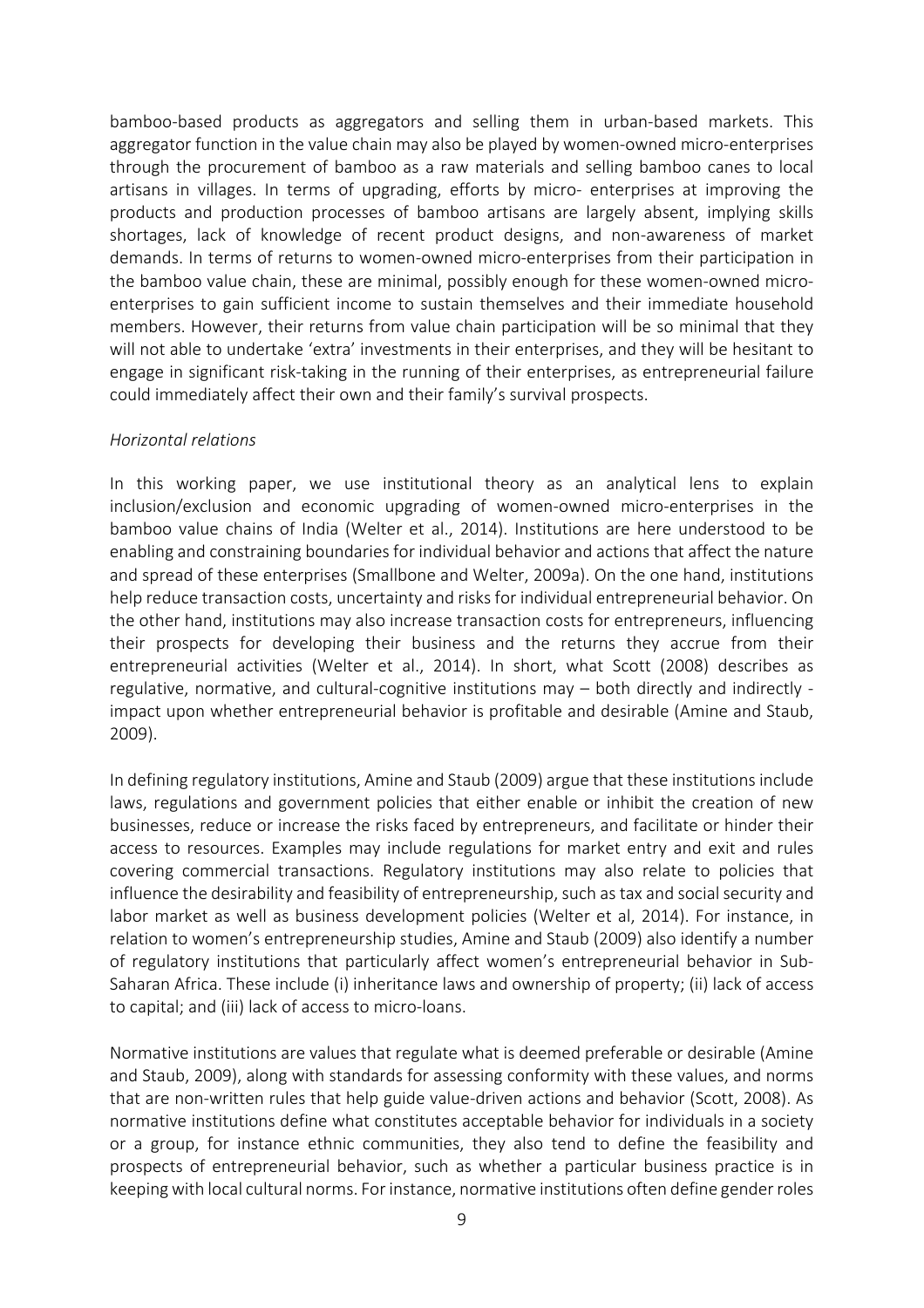within a society, prescribing typical male and female behavior, sometimes implying that women's entrepreneurship is considered less socially desirable, thus influencing the selfperceptions of women in ways that further discourage their engagement in entrepreneurship. Finally, cultural-cognitive institutions are closely related to normative institutions, as they are often both labelled informal or non-codified institutions that are deeply engrained within a society (Welter et al, 2014). However, cultural-cognitive institutions may be understood as the subjective interpretation of normative institutions; in short, they embody a shared understanding of individuals of 'the way we do things', allowing these individuals to engage in routine behavior (Scott, 2008).

Amine and Staub (2009) highlight that cognitive institutions are made up of a people's cognitive structures and social knowledge. These institutions play an important role in influencing schemas, frames, and inferential sets, which determine how group members interpret and select information (Scott, 2001). Amine and Staub (2009, p. 200) furthermore suggest that the absence of an entrepreneurial tradition and formal educational support for entrepreneurial ventures may mean that individuals may not have sufficient knowledge to initiate a small business. In this connection, examples may include how family members overtly model entrepreneurial behavior. Real-life examples and direct personal advice may shape the entrepreneurial behavior by enabling to access knowledge about how to become and act as an entrepreneur.

#### **India in the Global Bamboo Industry**

The stylized bamboo value chain for India is shown below, including the growing of bamboo, harvesting, primary processing, secondary processing, transportation, marketing, and sales.





Source: Authors' own elaboration

As a raw material, bamboo furthermore feeds into multiple higher-tier value chains including construction, furniture, handicrafts, and accessories. Most bamboo trade is done within Asia, within Europe, and between Asia and Europe and North America. Many countries in Asia including China, India, and Japan as well as African countries such as Ghana, Nigeria and Cameroon promote the cultivation of Bamboo. China and Vietnam are the world's largest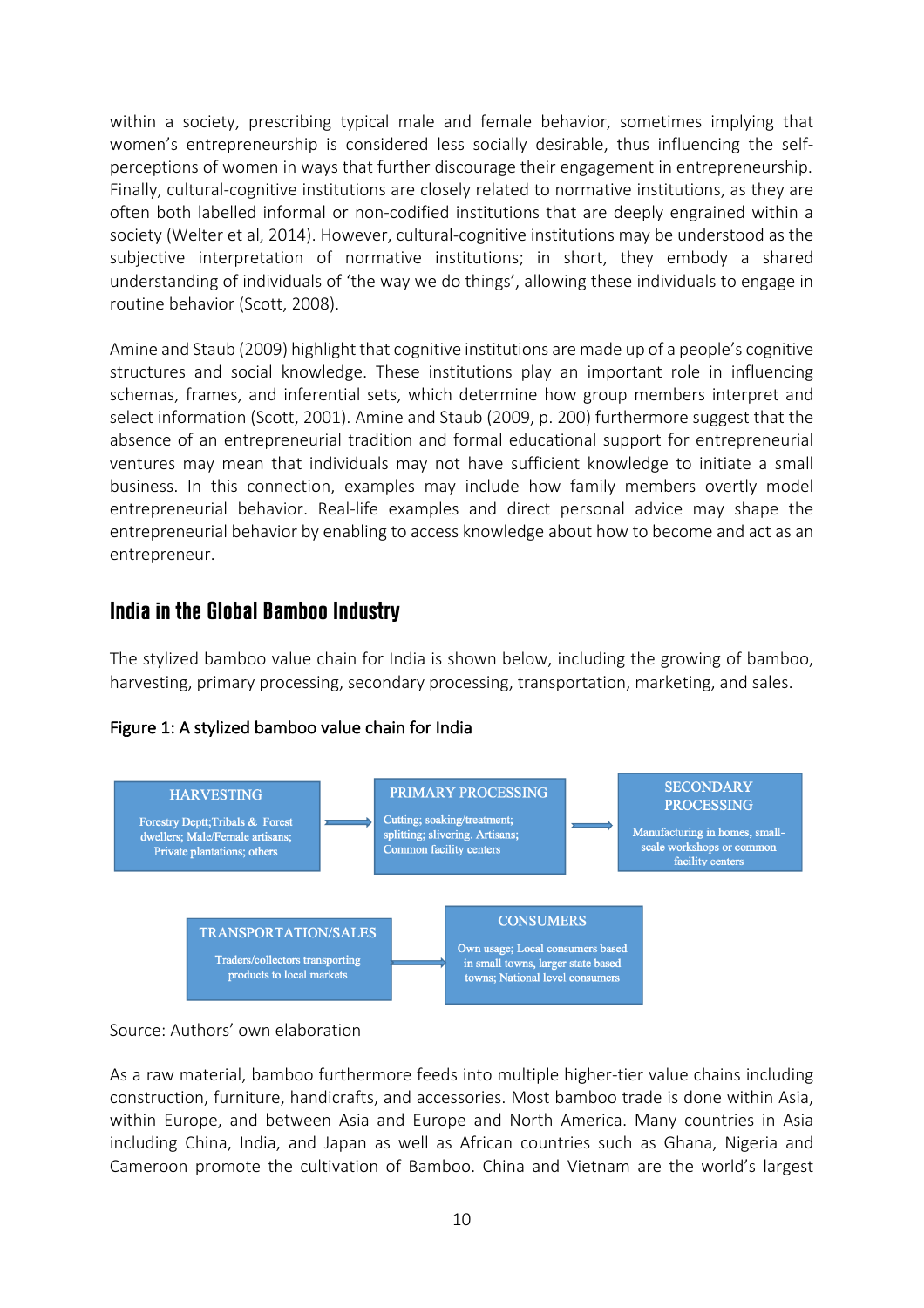exporters while EU, USA and Japan constitute the biggest importers of bamboo and its related products.

Within this wider global scenario, India has 30% of the world's bamboo resources – with the world's largest growing area of 15.69 million hectares (FSI, 2017). However, India taps only onetenth of its bamboo potential – contributing to a 4 percent share of the global market for bamboo products. At the same time, India is the second richest country in the world in terms of bamboo genetic resources, after China (Baksy, 2013). Indian bamboo forests contain: a) 23 genera; 19 indigenous; b) 136 species, with 125 indigenous and 11 exotic. Research shows that there is an enormous potential for bamboo for "the development of a pan-Indian industry based on local sourcing of raw materials, and towards the potential for the Bamboo sector to achieve near-source value addition" (Baksy, 2013, 8).

If we take a closer look at the Indian bamboo value chains, bamboo harvesters are either farmers with their private bamboo plantations or tribal collectors from the state controlled forests governed by the Scheduled Tribes and Other Traditional Forest Dwellers (Recognition of Forest Rights) Act, 2006. This legislation, also popularly known as Joint Forest Management Act, recognizes rights of tribal people to manage and harvest forest resources, along with the state). Bamboo harvesters are most often poor, living in villages in and around bamboo forests. They sell raw & un-treated bamboo in small quantities to the local women entrepreneurs that run women-owned micro-enterprises for further value addition locally and to large paper factories as it is with no value addition for them. Bamboo harvesting is a source of partial livelihood for most of them along with farming, poultry and animal rearing. Some of them also undertake primary processing of bamboo.

Most of the bamboo products require shearing of bamboo on their nodes, splitting bamboo and then making slivers and stripe bamboo skin for further usage in traditional products. These operations are undertaken at cottage scale using hand-tools and primary equipment in households or neighbourhood in small groups of primary processors. The bamboo sticks can be used by primary or secondary producers to make incense sticks and woven blinds. Slivers are mostly woven to either make traditional baskets, bins & other utility products for local consumption or for a range of handicrafts such as lampshades, pen stands and fruit baskets as souvenirs for tourists. Slivers are also used for making tree guards (women sheets of bamboo to protect sapling and young plants) and mats as intermediary products to make industrial boards or tiles by secondary processors. The unusable parts of bamboo such as clumps and the waste bamboo can be used to make charcoal using traditional small pit furnaces for selfconsumption or for selling locally. Basic furniture is also made using cut bamboo poles. The bamboo poles are often used without treatment to provide scaffolding to make local houses where bundled sheets of bamboo mats are used for roofing, partitions or doors. There exists local markets for these products through rural bazaars while intermediaries aggregate mats, sticks and select utility products for onward selling to the secondary processors and neighbouring urban markets (FMC, 2018).

Table 1 below outlines some the main similarities and differences in the climatic conditions, scheduled castes and tribes involved in bamboo production, the number of artisans involved in bamboo production, types of women-owned micro-enterprises in bamboo production, and livelihood options in Assam, Meghalaya, Madhya Pradesh, and Odisha.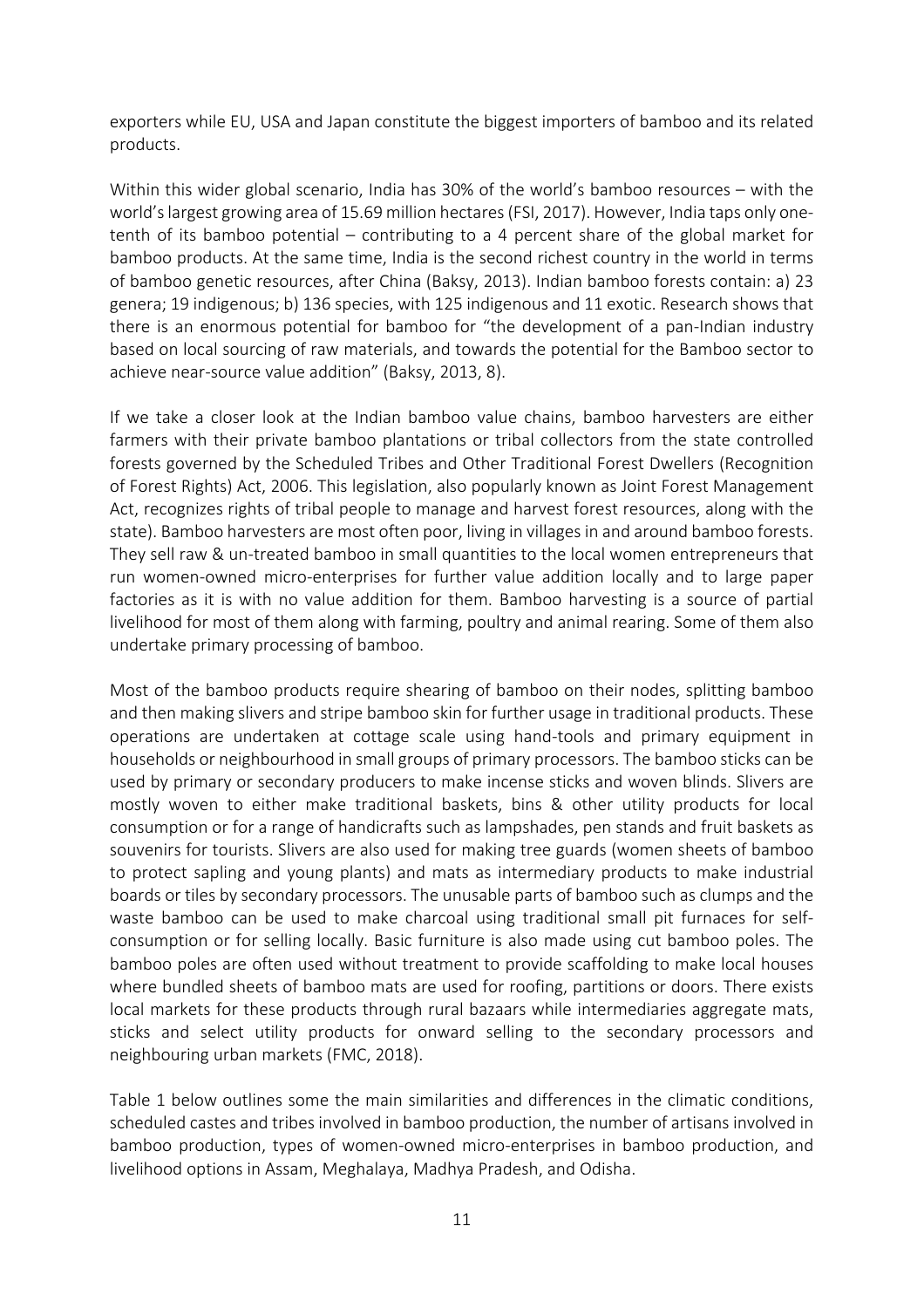#### Assam | Meghalaya | Madhya Pradesh Odisha Geography/cli matic conditions Assam is a state in Northeastern India. With the tropical monsoon climate, Assam is temperate (summer max. at 95–100 °F or 35–38 °C and winter min. at 43–46 °F or 6–8 °C) and experiences heavy rainfall and high humidity. Located in the Northeast Meghalaya in the wettest region of India. About 70% of the state is forested. Its mountain forests are distinct from the lowland tropical forests to the north and south. The forests are notable for the biodiversity of mammals, birds, and plants. Madhya Pradesh is a state in Central India. It has a subtropical climate with a hot dry summer (April–June), followed by monsoon rains (July– September) and a cool and relatively dry winter. The area under bamboo has fallen by 44% over a period of roughly 25 years. Bamboo artisans often live in mountainous areas remote from larger cities. Odisha formerly Oris sa is an Indian state located in southeastern coastal India. The state has tropical climate, characterized by high temperature, high humidity, medium to high rainfall and short and mild winters. Scheduled Caste/Tribes Mostly from Muslim community but also some Hindus The Garo, Khasis and the Jaintia are the chief tribes in the State. The Khasis observe matrilineal line of descent. The Baser is the single largest SC community involved in Bamboo primary processing and trading. **Scheduled** castes involved in bamboo production also include Korku Gond. The Thuri caste (including Betra and Mahar sub castes). No. of Bamboo Artisans There are 550 household There are nearly 850 skilled 2000 household units, 16 micro-3419 families involved in

#### **Table 1: Similarities and Differences in Characteristics of Four Bamboo Producer States**

household

skilled artisan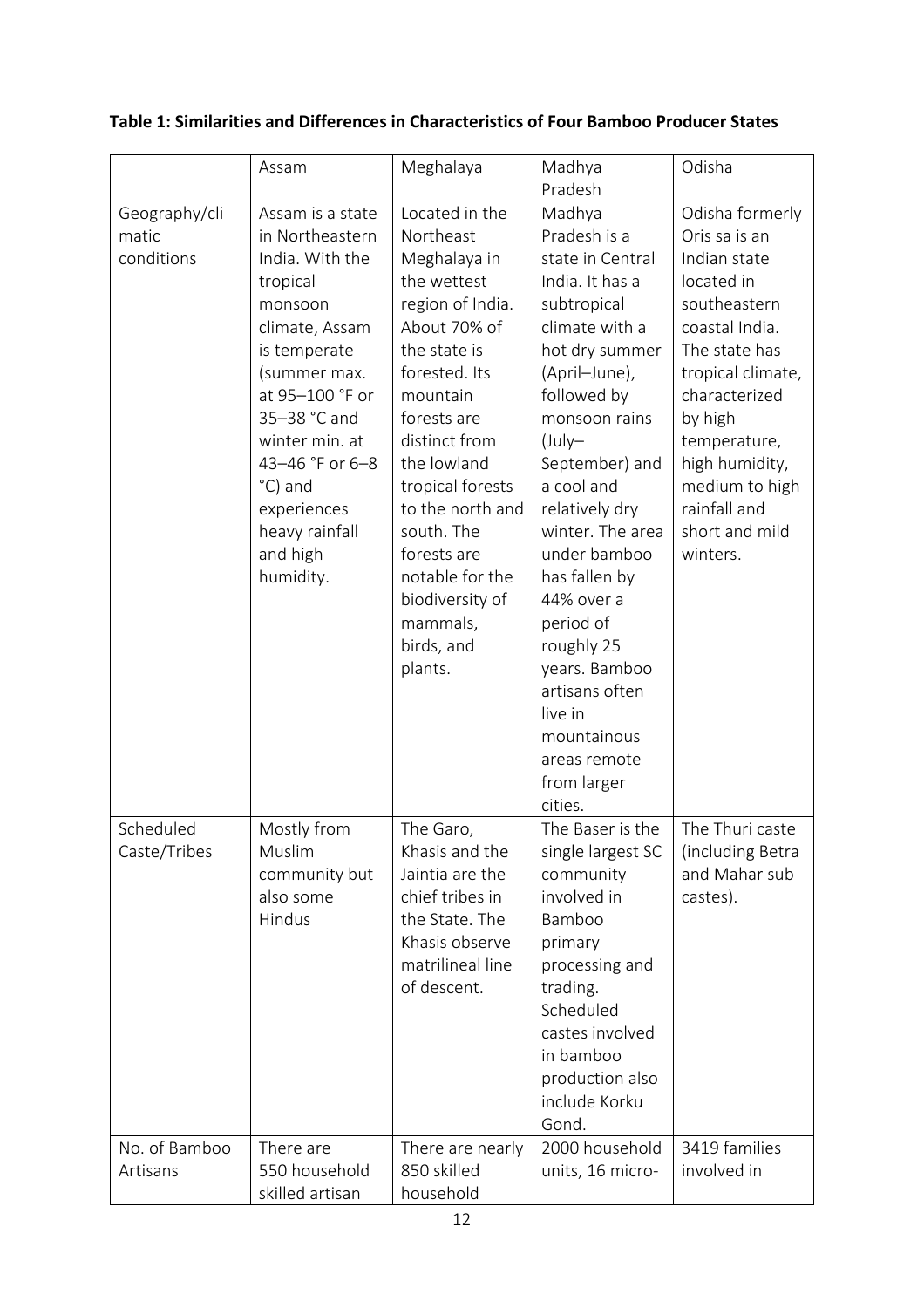|                                                         | families reside<br>in the<br>villages<br>spending 300<br>days or more in<br>a year to make<br>bamboo<br>products.                 | artisans present<br>in different<br>bamboo<br>clusters in three<br>blocks of two<br>districts viz. East<br>Khasi Hills and<br>West Jaintia<br>Hills.                                                                                                                                             | units, 1 small<br>unit.                                                                                                                                                                                                                                                                          | bamboo<br>production.                                                                                                                                                                                 |
|---------------------------------------------------------|-----------------------------------------------------------------------------------------------------------------------------------|--------------------------------------------------------------------------------------------------------------------------------------------------------------------------------------------------------------------------------------------------------------------------------------------------|--------------------------------------------------------------------------------------------------------------------------------------------------------------------------------------------------------------------------------------------------------------------------------------------------|-------------------------------------------------------------------------------------------------------------------------------------------------------------------------------------------------------|
| Types of<br>Women-Owned<br>Bamboo Micro-<br>enterprises | a) Owner of<br>Bamboo<br>workshop.<br>b) Aggregators/tr<br>ader.                                                                  | 1. Own account<br>enterprises.<br>(Individual<br>artisans that<br>invest time and<br>money and take<br>risks). 2. Small<br>budding<br>business where<br>they take<br>orders, employ<br>2-3 people on<br>seasonal basis.<br>3. Traders.<br>4. Social<br>entrepreneur                              | 1. Traders, 2.<br>Village-based<br>artisan-cum-<br>traders. 3.<br>Town-based-<br>artisan-cum-<br>traders.                                                                                                                                                                                        | N/A                                                                                                                                                                                                   |
| Types of<br>Products                                    | Round bamboo<br>furniture,<br>Lampshades,<br>Tray, Magazine<br>holder, Beer<br>Mug or Cup,<br>Handcrafted<br>decorative<br>Items. | Conical basket<br>handicraft items<br>used for storing<br>and<br>transporting<br>various goods.<br>Breadbasket,<br>bamboo mats,<br>flower vase,<br>miniature of<br>conical basket,<br>winnowing fan,<br>basket for<br>storing clothes<br>etc. Bamboo<br>decorative<br>items, dry<br>flower, etc. | Bamboo used in<br>Fencing, Ice-<br>cream/Kulfi<br>making sticks,<br>Incense sticks,<br>Flag making;<br>Wall tiles,<br>Decorative ply<br>οf<br>Bamboo); Wall<br>tiles, Decorative<br>ply of Bamboo;<br>Mostly colored<br>baskets,<br>Bamboo mats,<br>weaved<br>products; life-<br>style products. | Bowls,<br>winnowing tray,<br>bird net, rice<br>containers,<br>bamboo sheets,<br>bamboo mats &<br>other utility<br>products and<br>bamboo<br>products for<br>performing<br>puja, marriage<br>ceremony. |
| Livelihood<br>Options                                   | Vegetables,<br>paddy in small<br>quantities.<br>Agricultural<br>agricultural                                                      | Artisans have<br>multiple source<br>of livelihood<br>activities - be it<br>piggery, poultry,                                                                                                                                                                                                     | Cattle and pigs,<br>drum-beaters<br>for the village.<br>Daily-wage<br>casual laborers                                                                                                                                                                                                            | Secondary<br>occupation as<br>daily labours in<br>agricultural<br>fields,                                                                                                                             |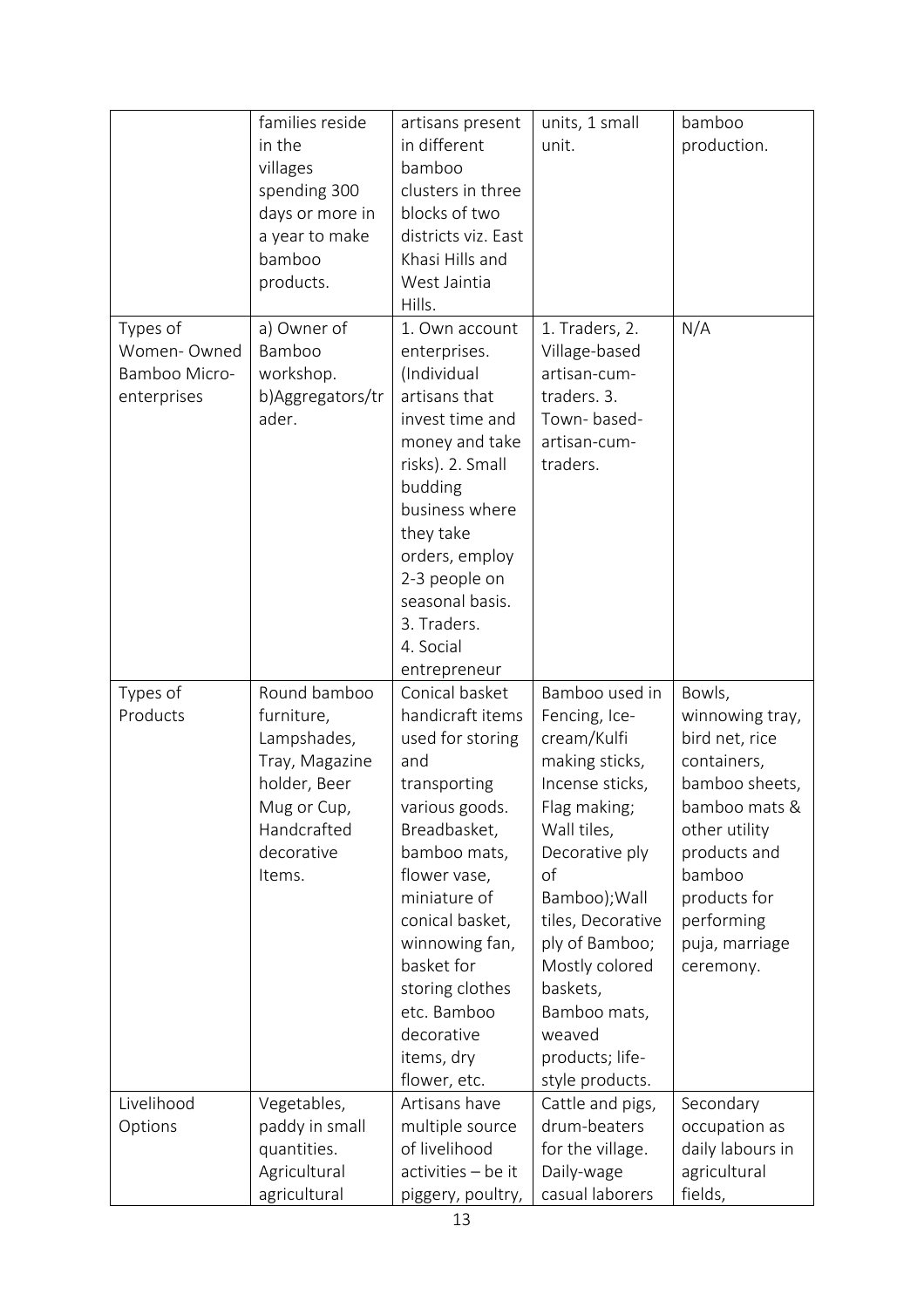| labor during   | broom grass       | and one       | construction       |
|----------------|-------------------|---------------|--------------------|
| rainy season   | collection, bay   | subgroup, the | work and other     |
| (sowing seeds) | leave collection, | Dumar work as | local jobs,        |
| and winter     | 100 days work     | scavengers.   | devotiational      |
| season         | in MNREGA.        |               | rituals, available |
| (harvesting    |                   |               | time to time.      |
| crops).        |                   |               |                    |

If we compare the geographical and climatic conditions of four bamboo-producing states, Assam and Meghalaya in the Northeast benefit from substantial rainfall, biodiversity, and temperatures that constitute ideal conditions for growing bamboo. With substantially less rainfall, Madhya Pradesh is a less ideal location for growing bamboo. While all states have experienced a drop in the area of bamboo coverage in recent years, bamboo deforestation is particularly pronounced in the villages near Betul in Madhya Pradesh. Odisha represents a middle ground in terms of growing conditions in between the Northeastern states of Assam and Madhya Pradesh with its high temperatures, high humidity, medium to high rainfall and short and mild winters. In 2017, the Indian government amended the Indian forest act so that bamboo ceased to be defined as a tree and instead was categorized as a grass with the intention of increasing the income of farmers and the green cover of the country. Bamboo grown in forest areas continues to be governed by the provisions of the Indian Forest Act (Koshy, 2017).

If we look at the bamboo growing communities these are mainly drawn from scheduled tribes and castes. Scheduled castes and scheduled tribes are officially designated groups of people recognized in the Constitution of India and the groups are designated in one or other of the categories. The Indian constitution lays down the general principles of positive discrimination for scheduled castes and scheduled tribes. The Indian government has taken a range of initiatives to improve the situation of scheduled tribes and castes in the country. These include protective arrangements (from social discrimination and atrocities), affirmative action (privileged action to education and jobs), and development initiatives (initiated to reduce the socio-economic gap between scheduled tribes/scheduled castes and other communities. There are also a large number of government institutions at the national and state levels that support bamboo producer communities, such as Ministry of Tribal Affairs in New Delhi, the national and state-level bamboo missions, state-level livelihood missions as well as rural development and marketing societies. Access to and use of forest produce is regulated by state-level forestry departments.

Regarding producer groups, the picture is not uniform throughout the bamboo growing states. In Assam, mainly Muslim but also some Hindu artisans are involved in bamboo production. Bamboo is often grown within the household in villages throughout the state and serve a widerange of functions in state's socio-economic and socio-cultural economy right from material for house construction in the villages, to the production of items for household use, and handicrafts and furniture sold mainly in local markets (FMC 2019a). By contrast, in Meghalaya, mainly the indigenous Khasi tribe is involved in bamboo production. The Khasi tribe is the only Mon-Kher speaking people in South Asia and follow a matrilineal system of descent and inheritance. The Khasi people often live in remote villages on the steep slopes of Meghalaya's hills. These villages are generally several hours drive from the capital of Meghalaya, Shillong (FMC, 2019b). In Madhya Pradesh, the Basor caste is a community of bamboo workers that has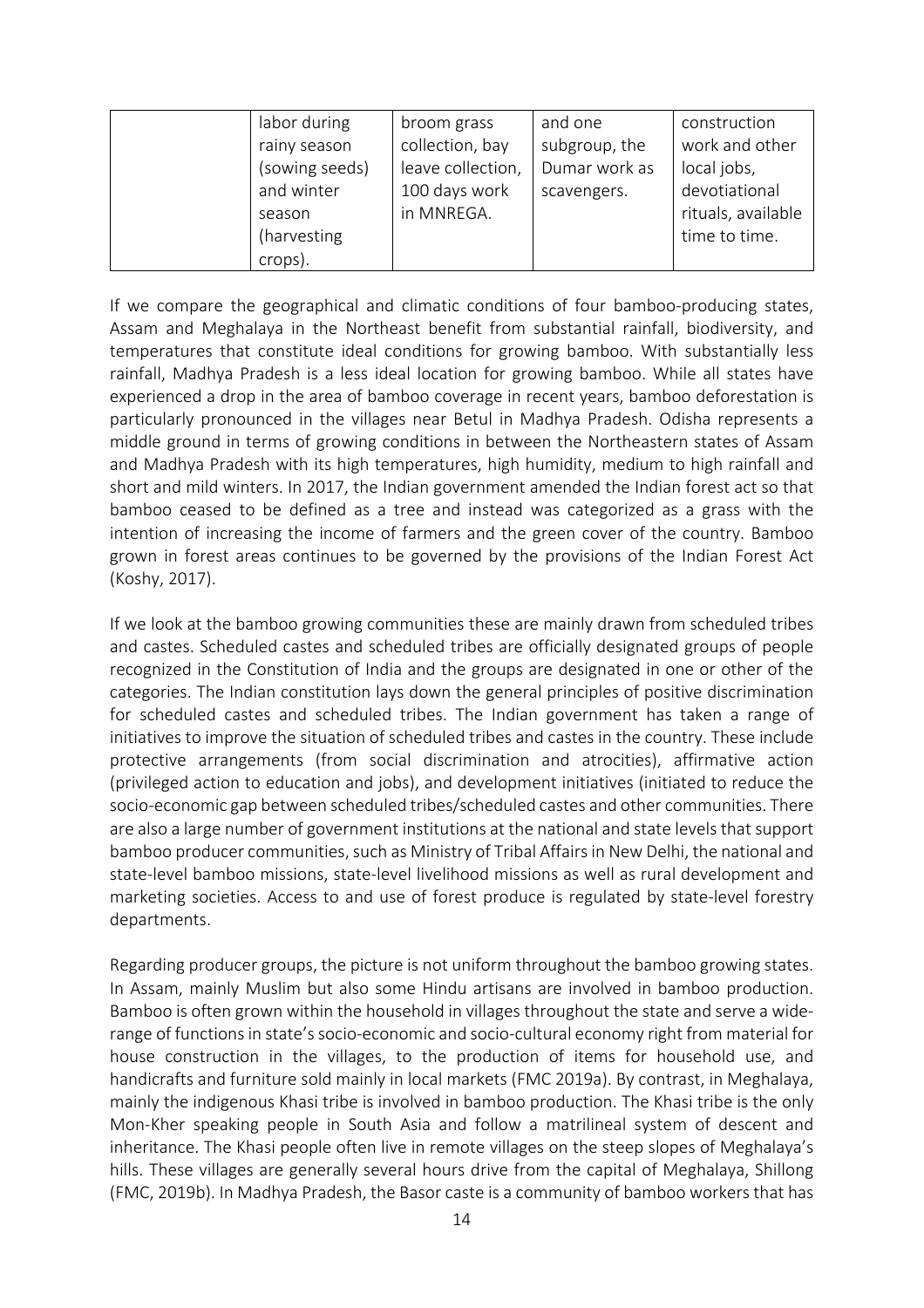been involved in this traditional occupation since centuries, making products such as weaving baskets and winnowing mats, sieves, rattles, and flutes. As a marginalized part of Indian society, they form part of low Sudra caste, which is considered the lowest class of servants and peasants (FMC, 2020c). Finally, in Odisha, the Betra and Mahar subcastes, also known as Thuri, are engaged in bamboo activity, The Mahar subcaste is a class that came from the lowest group of the Hindu caste system, which has also experienced increase in social mobility after India's independence in 1947. Traditionally, they lived at the "outskirts of villages and performed a number of duties for the entire village. Their duties included those of village watchman, messenger, wall mender, adjudicator of boundary disputes, street sweeper, and remover of carcasses. They also worked as agricultural laborers and held some land, though they were not primarily farmers. In addition, they are involved in weaving bamboo baskets (FMC, 2019d).

If we consider the types of women-owned microenterprises that emerge from these producer communities, they are mainly own account enterprises, for instance, home-based women artisans that go to the forest, pick the bamboo, make products at home and take them to local markets. They can also be traders that buy and sell bamboo products – for instance, buying bamboo products from local artisans, transporting them to the local market in nearby town, and then selling them in small shops or roadside outlets. Alternatively, aggregators take orders from larger traders, give these orders to village-based artisans, pick up and deliver the goods from artisans to the traders. Finally, we have also seen examples of small-scale women entrepreneurs who ran a village-based workshop for the making of bamboo products and then sell these products to traders.

If we compare the products made by these bamboo producer communities, they mainly involved a broad range of products, right from bamboo as a raw material in housing, to various types of handicrafts, and products used for domestic purposes. Mainly, the bamboo products are manufactured by hand and/or with the use of light machinery, and they are mainly sold in local markets. Some producer communities also make products that are sold in state-level, national, or (to a very limited extent) international markets. Within the producer communities (varying from village to village) some bamboo manufacturers work with bamboo on a full-time basis and others on a part- time basis.

A final characteristic that seems to cut across these producer communities is that they are often engaged in multiple livelihood activities. While we do find some producers who are engaged in full- time bamboo work, it appears that many bamboo manufacturers see bamboo work as one out of a number of income generating opportunities that can help them reduce their financial vulnerability on any one profession as a whole. For instance, in Assam, bamboo producers are also involved in growing vegetables and agricultural work such as sowing seeds and harvesting crops. In Meghalaya, the Khasi tribe is also gathering broom grass, betel nut, and bay leaf. In Madhya Pradesh, the Basor caste is involved in raising cattle and pigs as well as daily wage labor. Finally, the Mahar and Betra subcastes in Odisha are, apart from bamboo work, often working as daily laborers in agricultural fields, construction work and other small-scale jobs. This mainly owes to seasonal demand for bamboo products that makes these artisans switch to other means of livelihood. For instance, they sometimes make paper bags that replace plastic bags in keeping with the state government's policy of curtailing the use of single use, plasticbased products. Due to the seasonal demand for these products, artisans have to find other means of livelihoods throughout the year.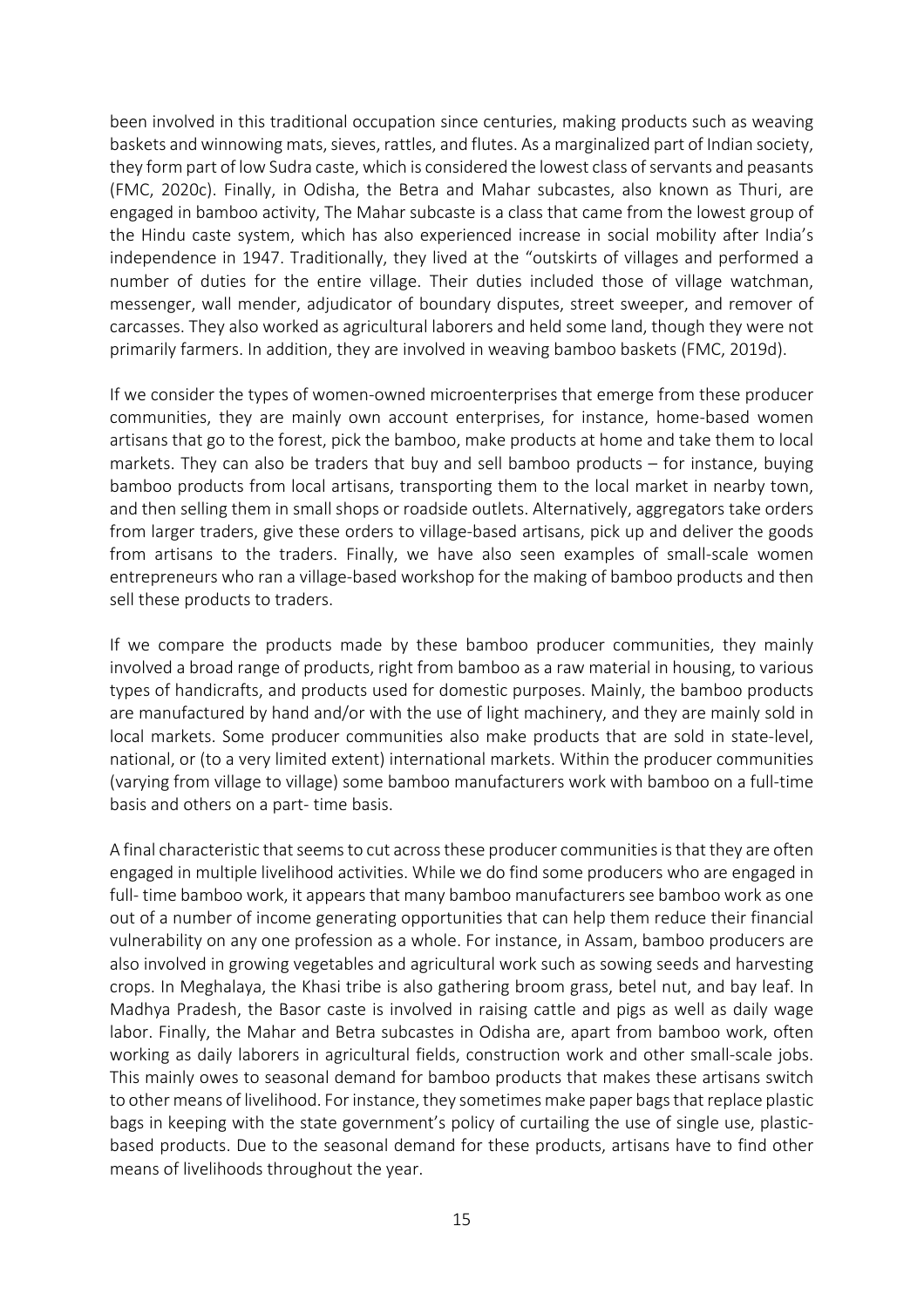#### **Methodology**

In terms of research design, this is a comparative case study whereby we identify similarities and differences between Madhya Pradesh, Odisha, Assam and Meghalaya with a view to explaining the value chain dynamics and institutions that facilitate the inclusion/exclusion and economic upgrading of women-owned micro-enterprises in the bamboo value chains of India. We undertake this task by looking at common themes and differences in terms of value chain dynamics and institutions affecting the participation and upgrading of bamboo women-owned micro-enterprises in each state.

As far as sampling criteria are concerned, we chose Madhya Pradesh, Odisha, Assam and Meghalaya because they are representative of the geographical diversity of growing and production conditions in the bamboo industry in India. The states represent four different bamboo producing regions in terms of climatic conditions, quality of soil and multiple livelihood activities among the bamboo artisans. However, there are also some similar patterns in terms of socio-economic and socio-cultural dynamics, finance, bamboo production, gender roles and role of government institutions of each state. Furthermore, there are certain features that are unique to individual states.

Regarding data gathering methods we made initial scoping visits to four states in center, east and northeast India in January, April, and October 2019. We visited government-sponsored bamboo exhibitions, government offices (we mostly made visits to government offices in Sambalpur, Odisha. Among these were offices of ORMAS and Odisha Livelihood Mission, Directorate of Industry in Sambalpur, the Forestry Department, and the Collector's office in Sambalpur). We also made visits to 3-4 villages in each state that are part of the FMC project cluster. Furthermore, we also made visits to a local bank in Sambalpur, bamboo plantations, CFCs, private emporiums, haats, and smaller shops & outlet stores in Madhya Pradesh, Odisha and Meghalaya, and a bamboo technology park in Assam.

In Round 1 of our scoping visits in 2019, we gathered primary data by way of conducting semistructured interviews & focus group interviews with government officials, bamboo buyers, traders, artisans, private plantation growers, women entrepreneurs, NGOs, social enterprises, field staff & officers (key informants), university teacher and students, as well as a multistakeholder meeting in the FMC office in New Delhi to invite inputs on project methodology. In total, we undertook approximately, 40 interviews during these scoping visits. In addition, as were interested in what would be required for bamboo women-owned microenterprises in India to be able to export bamboo-based products to more demanding international markets, we undertook a small market study in Copenhagen, the capital of Denmark, where our home university is located. We here spoke to seven retail brands, selling bamboo products, about their design, quality, and quantity requirements for bamboo products, as well as their social and environmental compliance requirements that bamboo producers would face.

In the second round of data gathering (September 2020 – May 2021), due to Covid19, we gathered data through local field officers and teams in each state. We conducted 25 interviews with women who were in charge of women-owned micro-enterprises, six-seven in each state. Based on the initial fieldwork in 2019, we undertook an initial mapping of the presence of women-owned micro- enterprises in the Indian bamboo value chain and sampled women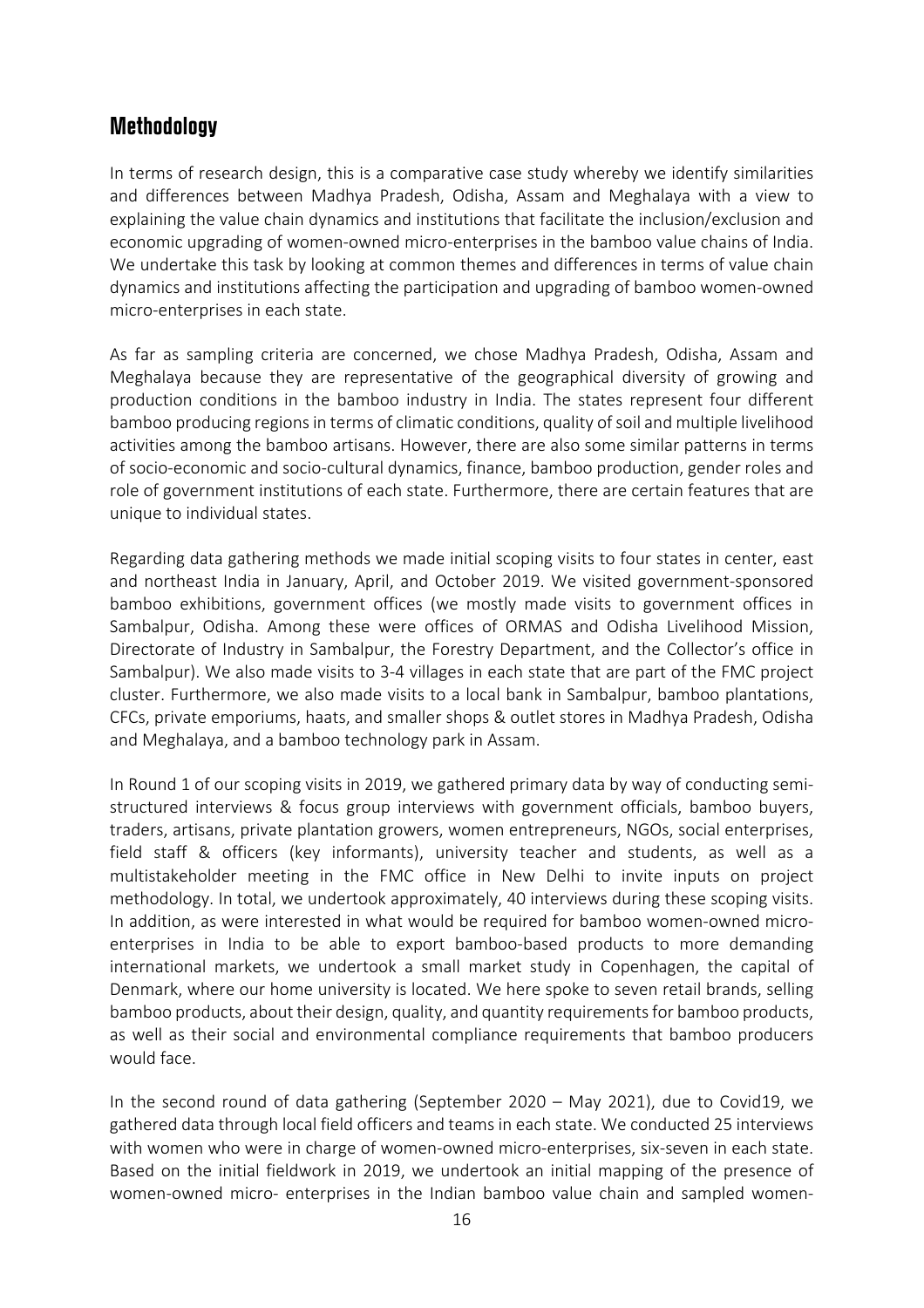owned microenterprises from each node. Moreover, we obtained access to NGO surveys, diagnostic studies, market reports, academic and policy documents including government reports on each state.

During our visits to cluster villages, we tape recorded interviews/field conversations as well as took notes. Subsequently, we made full transcription of the recorded data, translating from local languages into English (in Assam: Assamese; in Meghalaya: from Khasi; in Madhya Pradesh; Hindi; in Odisha: from Urya) and organized it in separate files.

We used the GIOA method for data analysis generating first order codes, second order codes and third level themes to understand how value chain dynamics and institutions affect the inclusion/exclusion and economic upgrading of women-owned bamboo micro-enterprises in Assam, Madhya Pradesh, Meghalaya and Odisha, in India. We first read the transcribed data and notes and marked themes relevant to the above research question according to this systematic process. Following that we noted down the first order codes on post-its and then transferred them on to larger sheets of paper generating second order codes. We then generated themes from these categories. Subsequently, we took note of the similarities and differences across the states in terms of bamboo production, gender roles, multiple livelihood options, climatic conditions for growing of bamboo, the bamboo value chain and bottlenecks for women's entrepreneurship. We have kept names of our key respondents anonymous throughout. We have also advised our research assistants in the field to take notes of the names and backgrounds of key informants. However, these names are kept anonymous throughout the paper.

#### **Women-owned microenterprise inclusion and upgrading in the Indian bamboo value chains: the vertical dimension**

In terms of its geographical extent, the Indian bamboo value chain is primarily local in nature (from rural areas to nearby towns). To a lesser extent, it also reaches the level of state capitals and large metropolitan centers such as New Delhi or Mumbai. Less than two percent of Indian bamboo production is exported, forming part of global value chains.

In terms of value chain governance, the Indian bamboo value chain differs from the ones traditionally envisaged in the value chain literature. There are few lead buyers and the value chain can largely be categorized as "ungoverned", because bamboo harvesters, village-based artisans, collectors/traders and – in turn – larger traders engage in the buying and selling of bamboo and bamboo-based products on the basis of market-based transactions. Some lead firms do exist, such as nation-wide retailer FabIndia, the social enterprise Bamboo India, and the Shillong-based trading company Shillong Bamboo. However, most parts of the value chain can largely be described as 'disintegrated' or lacking in governance. It should be noted that government agencies may also sometimes be important buyers of bamboo-based products within India.

If we look at when products are produced and delivered in this value chain, it is typically highly challenging village-based, women-owned micro-enterprises to produce bamboo-products to be delivered at a specific point in time – something that is critical when orders from smaller, medium- sized or larger buyers have to be delivered. In fact, a male bamboo entrepreneur in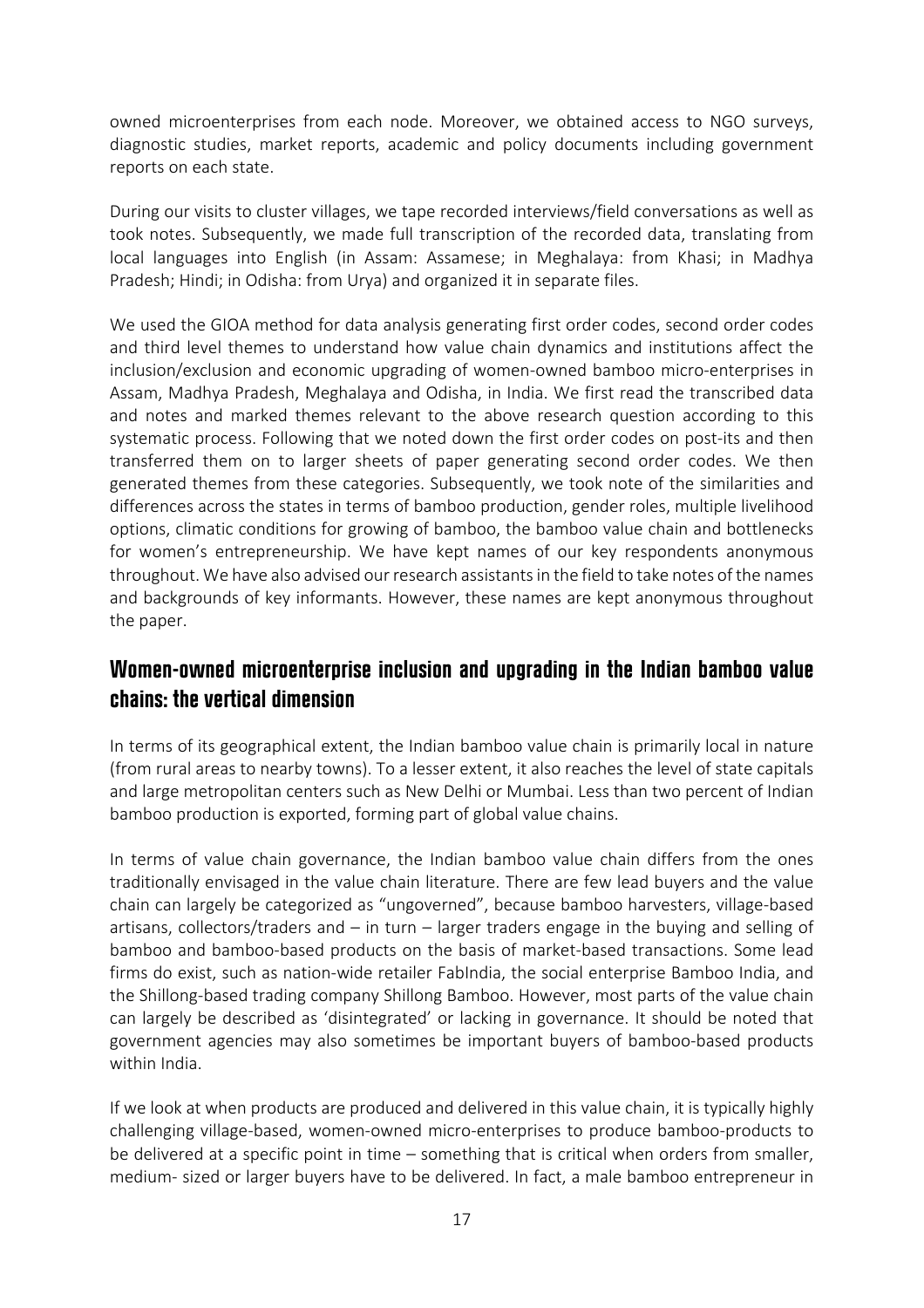Assam who both had a small workshop and an outlet store located in Guwahati, the capital of Assam explained that he stopped exporting his goods, because he could not meet the orders even though the margins he could obtain in Europe were two to three times higher than what he could obtain by selling his products in Guhawati.

"Artisans are generally not interested in taking on more work. I often have to make advance payments to them.... However, I will often not receive the products or the money back from artisans. The artisans do not deliver on time....The introduction of mobile phones has exacerbated the situation. Craftsmen now switch around quite a lot in terms of whom they deliver the products to. If someone comes and offers them a higher price, even though they have already committed to delivering an order for another entrepreneur, they will simply switch. There is very little loyalty amongst the artisans."

As the village-level bamboo artisans are often engaged in multiple livelihood activities and have been involved in traditional craftsmanship, they are often not used to manufacture bamboo products against pre-specified orders with a specific delivery schedule.

Regarding quantity, women-owned micro-enterprises across the four states studied tend only to be able to produce bamboo-based products in relatively small quantities. Expanding the production and sales of bamboo products could therefore be a substantial challenge, particularly if women-owned Indian micro-enterprises are to sell their products to more demanding buyers at state, national or international level markets. For instance, a European retailer explained to us,

"Our company is sourcing most of its products through trading houses. For our company 100.000 units of a given product is not a high number. We often source products in the millions. Just counting the number of plastic bags sold/used by our last year, this was around 25 million."

During our visits to several villages in the four states we studied, we were informed that women- owned micro-enterprises would be in a position to produce – for instance – 100, 200, 1000 or even 3000 bamboo products (baskets, for instance). However, when we probed whether the village-level artisans, through their micro-enterprises, would be able to manufacture 50.000 or 100.000 units of a given product (for instance, bamboo baskets), we were told that this would not be possible. This could also be due to seasonal demand for most of these conventional products such as baskets which are produced each year as per market demand. Here product upgrading could make a difference in terms of enabling the production of large quantities of bamboo-based products.

Only very few bamboo factories have been established in India in ways that allow for the specialization of work tasks, which could increase productivity levels in the industry, and increase the quantity of bamboo products that could be delivered at a given time. This is another critical constraint for the economic upgrading of women-owned micro-enterprises in the industry.

The questions of where bamboo products are produced is also important for at least three reasons. Bamboo products are primarily produced by women artisans at home. This is often due to gender roles in villages where women are required to take care of their household duties, upbringing of children, in addition to their work as bamboo artisans. First, in terms of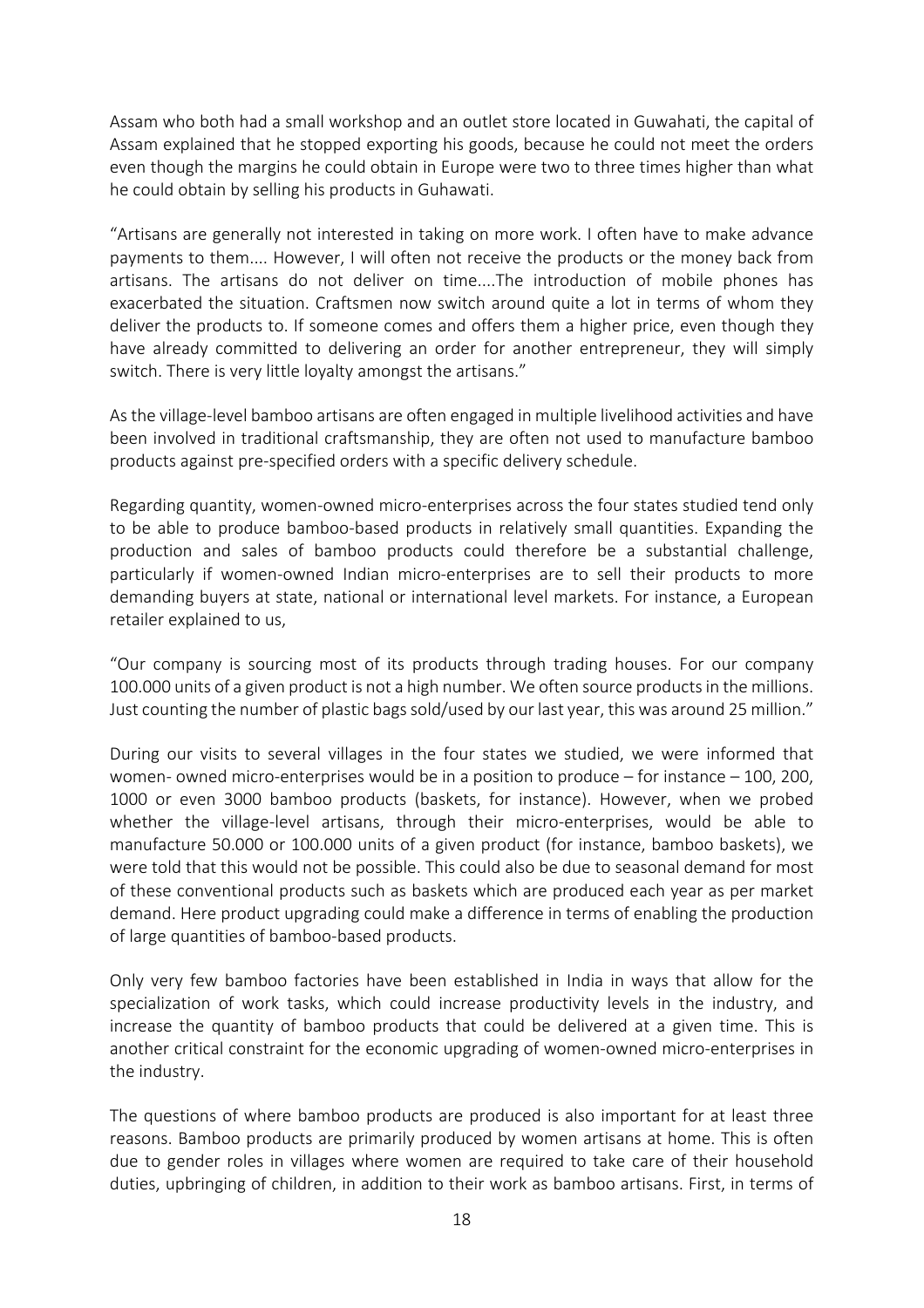gender considerations, it matters whether women-owned microenterprises are located in distant villages or urban centers at the state level. If these enterprises are situated in urban centers, they may more easily access educational and support schemes that can help them upgrade their enterprises. At the same time, they can also more easily sell their products in urban markets, potentially obtaining higher prices for these products than may be possible in more distant village settings.

Second, if we compare the geographical and climatic conditions of four bamboo-producing states, Assam and Meghalaya in the Northeast benefit from substantial rainfall, biodiversity, and temperatures that constitute ideal conditions for growing bamboo. With substantially less rainfall, Madhya Pradesh is a less ideal location for growing bamboo. While all states have experienced a drop in the area of bamboo coverage in recent years, bamboo deforestation is particularly pronounced in Madhya Pradesh. Odisha represents a middle ground in terms of growing conditions in between the Northeastern states of Assam and Madhya Pradesh with its high temperatures, high humidity, medium to high rainfall and short and mild winters.

A third important factor that may enable and/or hinder entry of women-owned microenterprises into the Indian bamboo value chain is the proximity of producer villages to bamboo forests. For instance, in some states, women will need to individually, or with the help of others, to access bamboo from forests that are located at a significant distance from their homes. This is likely to put a significant break on their ability to invest in this business, if they are involved in manufacturing bamboo products. However, in other states, it may notably be so that women-owned bamboo micro- enterprises are practically living within bamboo forests, with an overwhelming and easy to bamboo of good quality that can be easily harvested. Hence, the geographical distance between the homes of women running micro-enterprises and bamboo forests/plantations may either facilitate or hinder their entry into the bamboo value chain.

Regarding the price of bamboo, female artisans and women-owned micro-entreprises will often only be able to sell products at very low prices, sometimes making it financially unviable to run a successful small-scale business in this industry. Typically, women-owned microenterprises manufacture bamboo products themselves, but sometimes they hire additional wage-laborers to help them in meeting increased, seasonal demand. Finally, the social and environmental conditions under which these products are manufactured by women-owned micro-entrepreneurs may also be seen as important. For some women entrepreneurs, social deprivation and an urgent need to generate cash income may become an important incentive to initiate a micro-enterprise. At the same time, as there is often a lack of access to bamboo as a raw material, women entrepreneurs may be constrained in their ability to expand their business.

Regarding product upgrading, it seems a critical challenge for many women-owned microenterprises that artisans only produce, relatively low-quality products, using bamboo of lesser quality. While these lower-quality bamboo products may be good enough to be sold in local markets for a very minimum price, there appears to be a critical need for introducing bamboo artisans to higher quality, more sophisticated bamboo products, made out of better bamboo raw material that are in line with market demand in state, national or international-level markets. By upgrading their products, village- level micro-enterprises will be able to obtain a higher unit price than if they sell primarily in local markets. Alternatively, product downgrading may also be an option for some of these women entrepreneurs if they wish to increase their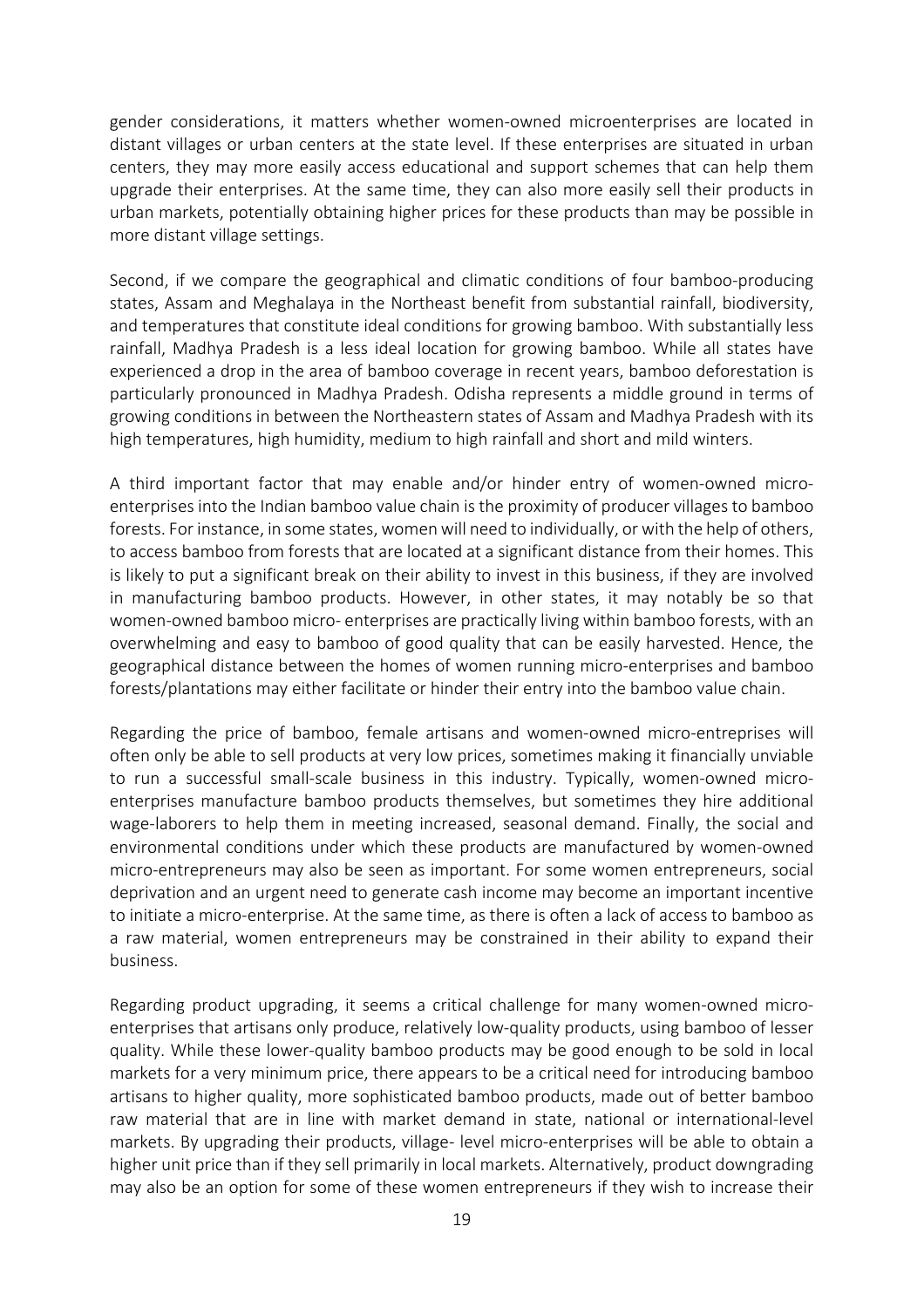income from bamboo work. For instance, we observed that some women were making bamboo mats in Meghalaya. These were relatively more sophisticated products that often took long work hours and sometimes days to manufacture. If the women instead were to concentrate on making more simple products, for instance, bamboo straws, the women might be able to produce these in greater quantities, increasing their daily incomes even if the unit price for a bamboo straw is less than it is for a bamboo mat.

As far as process upgrading is concerned, we observed that most women-owned microenterprises were using very basic, older production technologies, such as for cutting or slivering. Here process upgrading, for instance, through the introduction of machinery that could mechanize some of these basic tasks might increase the productivity of women artisans. Hence, these micro-enterprises could introduce such machinery with the aim of expanding their business. They could also organize themselves more collectively – for instance, by engaging in collective work in small village-based bamboo workshops. For instance, we observed in a village in Meghalaya that such a unit did exist, run by female master craftswo/man who supervised the work done by a group of women artisans. These women were able to concentrate full-time on the bamboo work and thus produce against orders delivered by Shilling Bamboo. Alternatively, process downgrading – or essentially staying at the same level – implies that women artisans and women-owned micro-enterprises do not increase their productivity levels, being unable to sell a sufficiently large number of bamboo products in ways that would allow them to significantly increase their income from bamboo work.

If we look at functional upgrading of women-owned micro-enterprises, this appears to be gendered in nature in the Indian bamboo value chain. However, these upgrading paths are often not the same. For instance, some women – for instance, in Madhya Pradesh, invest their time in fetching bamboo from the forest located several kilometers from their own homes, make basic bamboo products at home with small-scale tools that they have themselves invested in, and then travel to local markets where they sell these products. Hence, functional upgrading takes place, as women move from not only procuring and making bamboo products to also selling and marketing these products. Another variant of this functional upgrading story relates to urban-based women-owned microenterprises that may not know how to manufacture bamboo products but instead buy these directly from artisans who transport the bamboo products to nearby towns. These women traders sell the bamboo products to even bigger traders or local shops in the towns where they reside. Functional downgrading may however be an option for women-owned micro-enterprises that want to exit this business. In speaking to some women artisans in Odisha, we were informed that they do not want to become traders of bamboo products, as they would not have the time and energy to combine their home-based work and child rearing with venturing outside the home to procure bamboo and sell this in different localities.

Interchain upgrading may be an option for women-owned micro-enterprises who use the skills they learn, for instance, through marketing bamboo products in their own towns to expand their business by selling other related items. For instance, in Madhya Pradesh, we met a number of women traders in the town of Amla, who not only manufactured their own bamboo products at home, but who also ran their own road-side shops where they sold saris and other products in addition to bamboo-based products. Alternatively, interchain downgrading may be a path for women-owned micro-enterprises whose owners learn that they cannot earn sufficient income by applying skills learned from competing in the bamboo industry to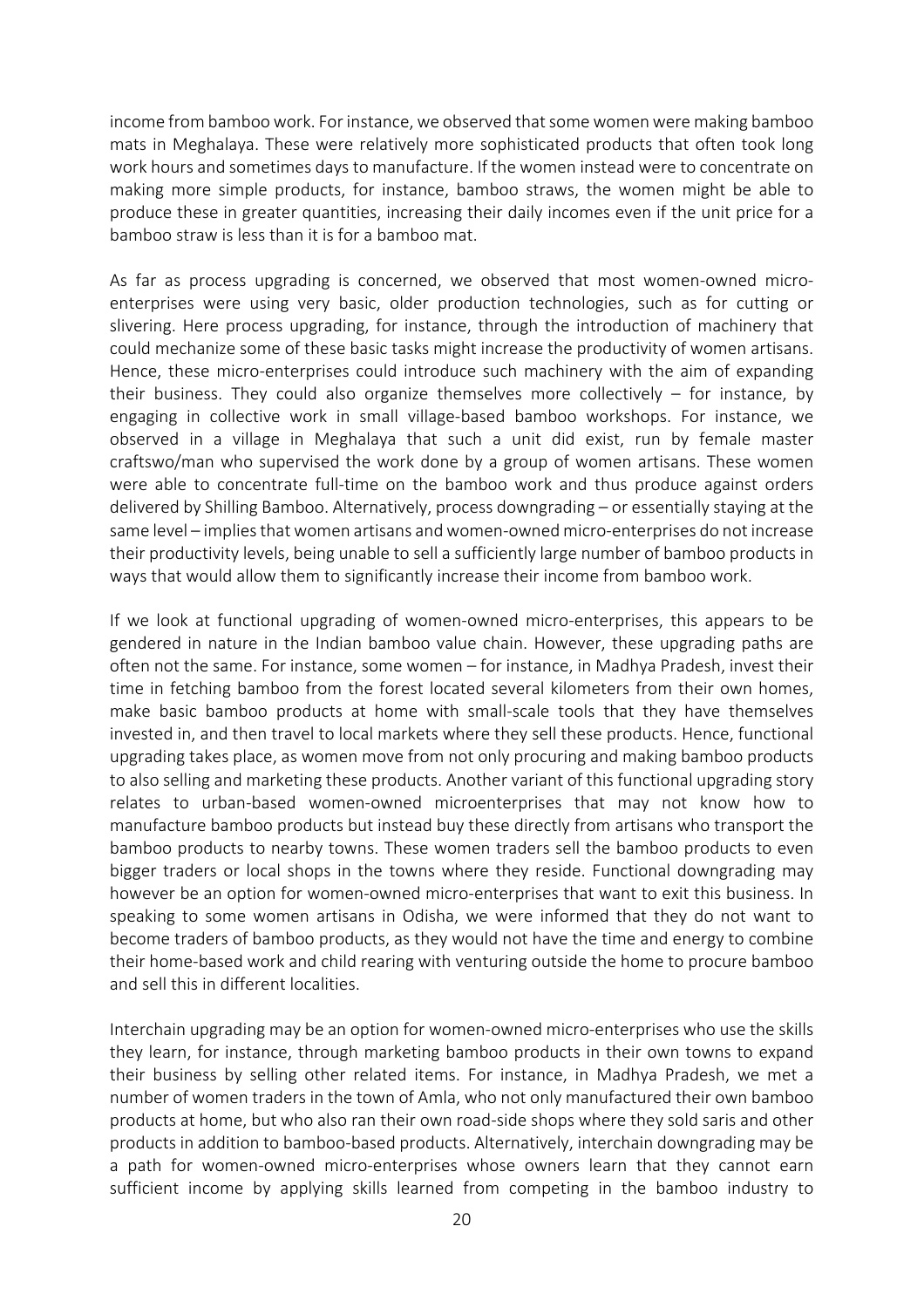competing successfully in other industries. For instance, if these micro-enterprises have developed skills in marketing of bamboo products, they may realize that they wish to further develop this business and exit other industries – for instance, by no longer marketing saris in local markets.

Finally, the value chain literature also highlights three other important dimensions: the notion of scale, the evolutionary nature of value chains, and their institutional embeddedness. In the case of women-owned micro-enterprises, scale is important in terms of whether these womenowned micro-enterprises are mainly able to sell their products in local, state, national, or international level bamboo markets. This matters because these micro-enterprises may be able to command higher if they sell their products beyond local-level markets in producer states such as Assam, Meghalaya, Madhya Pradesh and Odisha. However, should they successfully do so, it might also make their micro-enterprises more vulnerable in relation to changing levels of demand within individual producer states, at the national or international levels.

Understanding the evolutionary nature of women-owned micro-enterprises in value chains is also important. The configuration of value chains changes over time and hence do the market conditions under which micro-enterprises have to sell their products. For instance, in connection with COVID- 19 in early 2020, restrictions on the ability of women-owned microenterprises to bring their bamboo-based products from villages to nearby towns due to local lock-downs meant that some of these women and their families were living from hand to mouth at one point. Hence, COVID-19 has temporarily interrupted some local bamboo value chains in India to the detriment of village-based artisans and women-owned enterprises. Finally, the institutional embeddedness of value chains is important in relation to understanding both the formal and also the informal rules, norms, and values that guide bamboo entrepreneurship in bamboo producer states of Assam, Meghalaya, Madhya Pradesh and Odisha. Here the value chain literature is perhaps still underdeveloped – particularly in relation to understanding how this embeddedness of value chains matter as enabling or constraining mechanisms for the value chain inclusion and upgrading of women-owned microenterprises in variegated producer contexts.

### **Inclusion/exclusion and economic upgrading in the Indian bamboo value chain: the horizontal dimension**

#### *Regulatory institutions*

In India, there are a number of regulatory institutions – in terms of laws, state agencies, and state- sponsored programs – that are favourable towards micro-enterprise participation in the bamboo value chains of the country. In particular, as the bamboo industry is dominated by artisans from scheduled castes (in states such as Madhya Pradesh and Odisha) and scheduled tribes (for instance, in the state of Meghalaya), micro-enterprise participation in the bamboo value chain must be seen in the light of the Indian constitution, which gives some particular privileges and protection to these groups. For scheduled tribes for instance, an Indian NGO director explained that,

"one privilege is that nobody can buy their land [i.e. of scheduled tribes]. So, just because they are few in numbers, you cannot go and say I will buy this land... nobody can take away their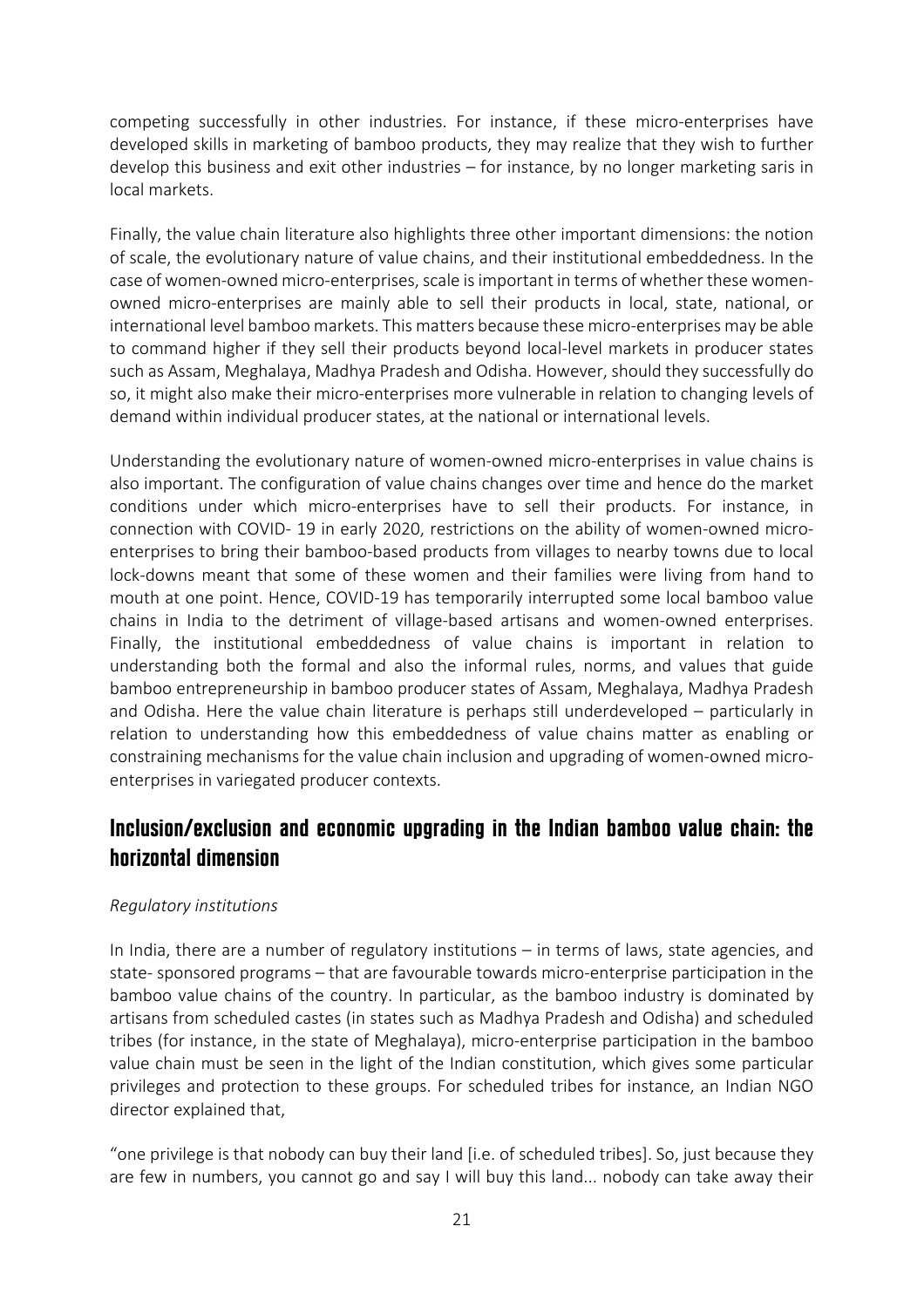land. If all, you can take it on lease or some sort of rent, etc. And also there are a lot of hurdles for that too. So, they make it extremely difficult for anybody to take their land. Then, they have various rights like if there is a jungle out there and normal people cannot go to the jungle and take the fruits or maybe even bamboos from those places. But scheduled tribes have the right to do that."

The same NGO director also explained that it is not only that scheduled tribes and castes are given particular access rights to land and user rights in relation to bamboo grown throughout India. He also suggested that particular government institutions have been established to protect and advance their interests, such as the Ministry of Tribal Affairs (established in 1999) and the Tribal Cooperative Marketing Development Federation of India (TRIFED) (initiated in 1987).

"Then there is a special scheduled tribe ministry. Therefore, that ministry actually protects them from all sorts of atrocities, which happen with the scheduled tribes in the name of...because one of the major industry of the country is mining. Mining is basically happening in those places where there are too many scheduled tribes (concentration) because they inhabit remote areas. In remote areas, you do not have people like us. You will find people who belong to that end. Therefore, their interest has to be protected. So, that is why they have special rights and obligations, which have to be protected over there. Then there are specialist promotional organizations like there is an organization Trifed. Trifled is an organization, which promotes and markets products of scheduled tribes. If you are a scheduled tribe and you are making bamboo or handicrafts etc. Trifed will buy these products from you and sell it to people."

As mentioned above, a large number of support schemes can enable the inclusion/exclusion and economic upgrading of women-owned micro-enterprises in the Indian bamboo value chain. For instance, a woman running a micro-enterprise in Assam stated that there are particular government support schemes such as PMEGP (The Prime Minister Employment Generation Programme) loan scheme with subsidies, SVAYEM scheme (Svami Vivekananda Assam Youth Empowerment Yojana) and Mudra scheme (a loan scheme initiated by the Indian government to offer loans up to 10 lakhs to individual entrepreneurs and MSMEs) which women-owned micro-enterprises in village clusters in Assam have been availing.

However, whereas bamboo producer communities across India benefit from supportive legislation, specialized technical assistance agencies, and targeted finance and capacity building programs, many micro-enterprises are unable to access these schemes. This was explained by an NGO representative in the state of Odisha,

"Actually, they are not registered. They are working in unorganized way. We are now organizing them. We are trying to register their units. Therefore, if they are registered in their units, they will get certain benefits from the government too. Most of them do not have the artisan card. We are also working with the District Commissioner handicrafts to help them get the artisan cards. Once they get the artisan cards, they will be able to participate in government-sponsored exhibitions. And they will be getting certain benefits and certain insurance schemes, i.e. health insurance, social insurance."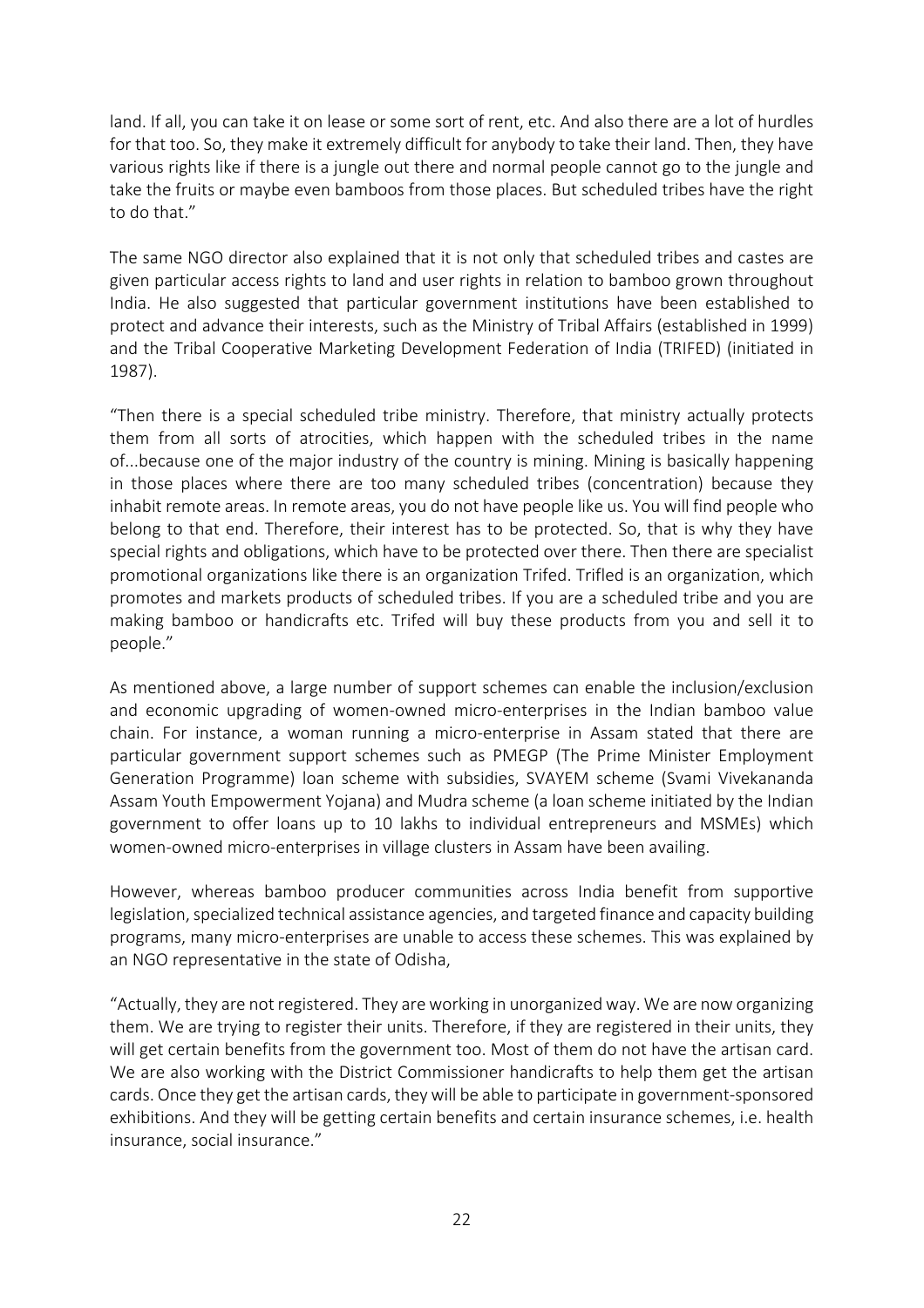The lack of awareness of many bamboo producers of these schemes, and the challenges they face in accessing support under these schemes can, at least to some extent, be explained by the short, formal education of many members of scheduled tribes and scheduled castes. This point was narrated by a school teacher in a village in Madhya Pradesh that was dominated by bamboo artisans.

"There is lack of education. Now, only children can go to school, not the adults. So, even children who go to school, they can go to primary level but they do not go to the level of middle school."

The lack of formal education as a barrier to accessing support schemes, grants, and loans amongst scheduled tribes and schedules was not limited to a particular geography but could rather be witnessed throughout the four bamboo producing states that we witnessed. For instance, a social entrepreneur in the state of Meghalaya highlighted this point as follows,

"There are many dropouts here in our village. First, when they reach class 9, 10, they drop out and many proceed to class 10, they end up in matriculation. They fail though they try twice or three times and some appear five times still they could not. So, they drop out."

However, it is not only the lack of formal education amongst particular bamboo producing communities that constitutes a barrier in their accessing government-support schemes. Sometimes particular schemes may also be designed in such a way that they do not take into account the particular circumstances, abilities, skills, and interests of potential bamboo microenterprises. In Assam, for instance, we witnessed a government technology park that had been established to help budding bamboo entrepreneurs develop their enterprises. The technology park was contained several types of equipment that could be used to ensure the process upgrading of bamboo production. However, most of the machines were idle, unmanned and not being used by any micro- enterprises. Part of the challenge appeared to be that the bamboo technology park had been located at a great geographical distance from the villages – around 100 kilometers – where many bamboo artisans resided.

In a similar way, the Indian government has established many common facility centers (CFCs) throughout the country. These centers are often aimed at economically upgrading micro, small, and medium-sized enterprises by providing common facilities for testing, raw material depots, machinery that enhances production, and training to managers and workers. In the view of several people we interviewed throughout our fieldwork, these common facilities are often not functioning- at least not to their full capacity. When we asked why this was the case, a NGO worker in Madhya Pradesh provided the following explanation.

"One [reason] is the mindset and the thought process of the traditional artisans. They prefer using hand tools and the second one is when bamboo machinery is purchased it was some basic research was missing with regards to the variety available in a particular area and how efficient will the machinery will be in order to do the processing of the bamboo. So that research part was missing and due to that the machinery was not that fruitful. The other thing is that most of the CFCs are located in the areas, which are far flung from the accessibility of the local community. That is why they find it difficult to use the facility. Then the most important part is the social dynamics. It is very difficult to actually explain the communities to start a social enterprise. CFCs are basically social enterprises as they are supposed to do business and taking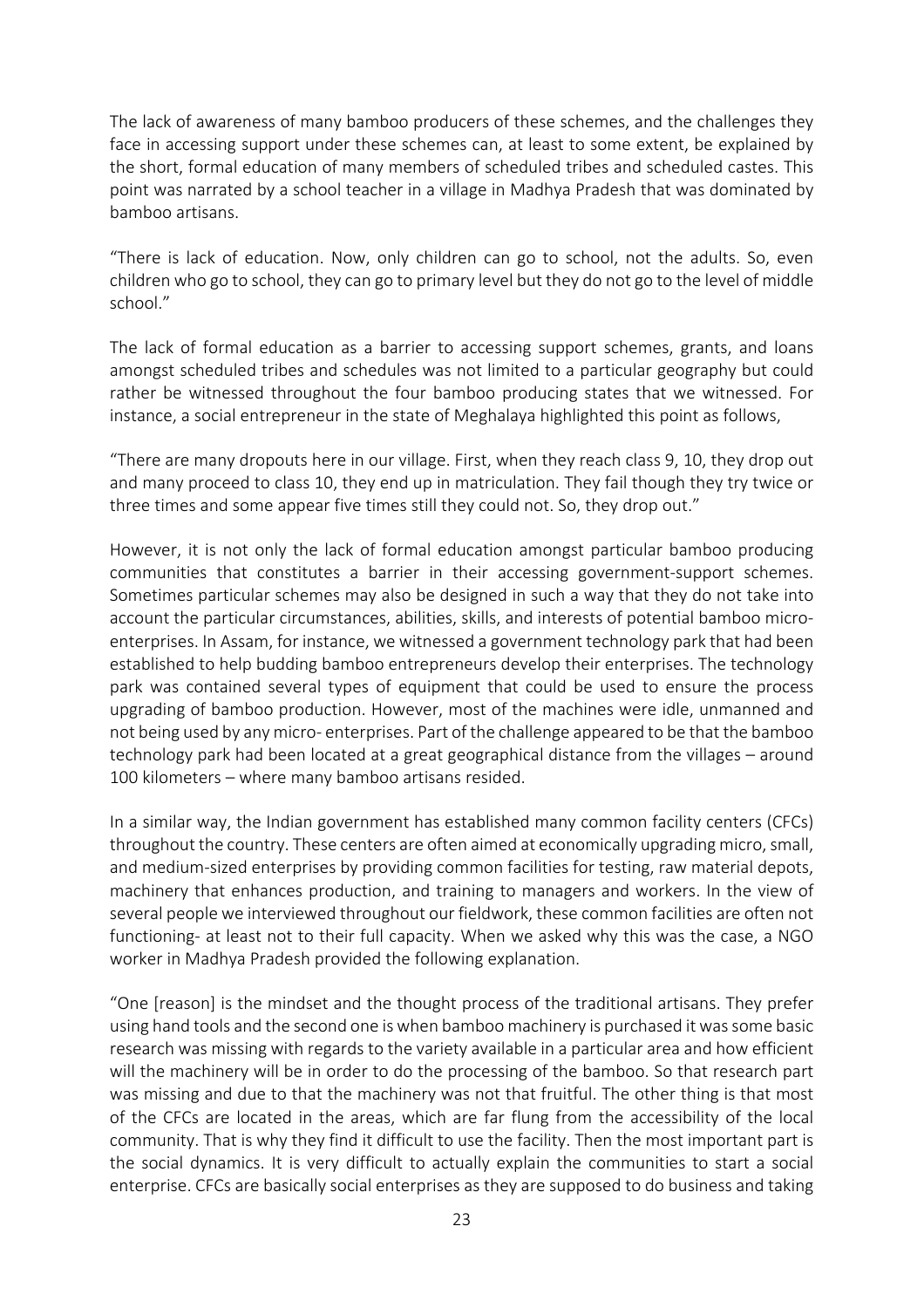into the account the whole community. So, that part was mission such as training, capacity building and enhancement of knowledge. So, there were multiple factors. Institutional, mechanical and production factors. So, all in all, due to several factors CFC model is not that successful."

This quotation highlights an important point in relation to ensuring the economic upgrading of micro- enterprises. Namely, the interconnectedness of regulatory institutions in India and normative institutions in the bamboo industry of India. In other words, if government regulation, agencies, and support schemes are to enable bamboo producer communities to economically upgrade throughout India, it is critical that the norms and values of these producer communities, as well as levels of awareness, regarding bamboo production are taken into account. Otherwise, it is possible to speak of a gap between regulatory institutions in the country and the normative institutions that guide the actions of bamboo producing communities throughout India's bamboo producing states.

Whereas the Indian state in many ways has created a supportive policy environment for upgrading local producers in the Indian bamboo value chain, regulatory institutions in India also place particular restrictions on producer participation in the chain. In particular, the Indian Forestry Departments have traditionally been tasked with ensuring the ecological stability of the country through participatory sustainable management and protection of natural resources. Hence, there have been a history of conflict between forestry departments and communities living on the basis of forest- based products throughout India. However, in 2017, the Indian government amended the Indian forest act so that bamboo ceased to be defined as a tree and instead was categorized as a grass with the intention of increasing the income of farmers and the green cover of the country.

However, the objective of increasing farmer income through exploitation of bamboo as a resource is sometimes limited by local producers' inability to access the bamboo of the right quality in sufficient quantity to expand their business. For instance, in Madhya Pradesh, the Forestry Department has a system of cutting the bamboo and bringing it to its depot from where it is sold in three categories. One is for commercial use, the second is for industrial use and the third is for the community in an open market in Basor. Members of the Basor community have the right to avail up to 1500 bamboos per year at no cost. Everyone else can obtain bamboo at the market price. Yet, in practice, this system does not meet the needs of the Basor community.

This point was explained by an NGO representative in Madhya Pradesh,

"In order to make [traditional bamboo products] that they [the Basor] need raw bamboos i.e. the green one. In addition, the issue they face is that from the time when the bamboo is cut by the forest department and it is brought to their depot and then it is open for the public procurement it takes around 6-8 months. What is required for the community is that they need the green bamboo. Once it is brought, it is dried and it takes 5-6 months to make less use.......as they have to moisturize it and keep it in the water and it takes a lot of effort to prepare it for use. On the other hand, if they had used the green bamboo directly from the forest which is fresh produce and it becomes very easy for them to cut and tear it."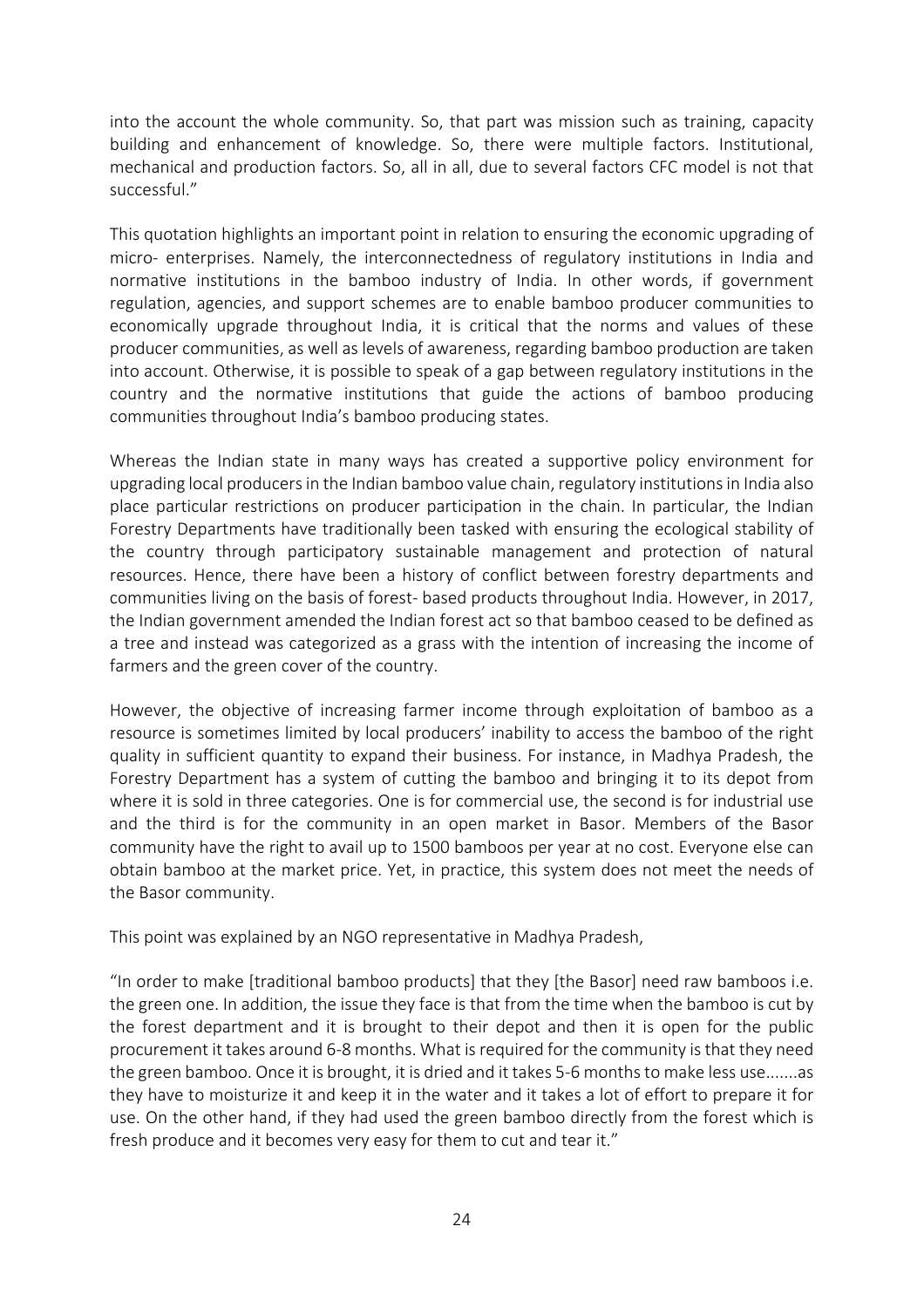In Madhya Pradesh and Odisha, it appeared as if many bamboo producers went directly to the forest to cut bamboo. However, in doing so, they were at risk of breaking the law. This was explained by a representative of a local social enterprise,

"What they are doing [i.e. the Basor community) is that they are cutting the bamboo from the forest without approval from the forest department. So they are not supposed to cut the bamboo from the forest, instead the bamboo should first come to the depots and then be distributed. That is the distribution channel designed by the forest department and these people cut it straight from the forest. Ultimately, what happens is when the forest department finds out and since they are marginal people, they should not intervene. If [extraction of bamboo] begins on a commercialization scale [with] truckloads of raw material going in and out of the village, this will lead to a heavy exploitation of the bamboo area. Then the forest department will intervene and will start asking questions and penalizing the people."

A woman who ran a bamboo micro-enterprise in a village in Odisha also narrated.

"If someone goes to the forest to cut the bamboos, they run the risk of being caught and losing their bicycle as well as the axe that they use to cut the bamboos and on top they have to pay a fine worth 500 Indian rupees."

In our conversation with the Forestry Department in one of the four states, we found that there was a lot of openness towards considering ways in which the Department could collaborate with other government departments, NGOs, and the producer communities in enhancing the access of these communities to the use of bamboo resources, while ensuring that the bamboo reserve was exploited in a sustainable way. However, in practice, ensuring this type of collaboration between multiple actors with an interest the sustainability utilization of bamboo as a resource is not easy in India. Often officers from different government agencies stay only for 3-4 years in a given locality before their posting is shifted elsewhere, making prolonged institutional collaboration and consultation over several years very difficult.

Adding to the complexity of ensuring the (legal) access of marginalized bamboo producer communities to bamboo raw materials is that different states in India have different types of legislation governing access to and exploitation of bamboo as a resource. For instance, in Meghalaya, we were informed that the forest department does not visit far-flung villages in East Khasi hills to regulate the extraction and use of bamboo. As narrated by a local NGO representative, as Meghalaya is a sixth scheduled state,

"they have something called a Durbar Shong [a village committee]. So, in every durbar shong, there is a durbar and a headman. So, in a particular village, that headman will actually decide and their committee decides that this much of land belongs to each person. Actually, there are three to four types of land here. And all the lands are in hilly area. So, in hilly area, you have some community land. And it belongs to the community. The whole community. So, if you need to harvest something from the community land, you have to contact the community, i.e. durbar and you have to get the approval or something. Only then can you harvest it. IT can only be harvested if you need it for particular purpose. It is not allowed that every time you go there you can cut a bamboo and take it along. There is some area that is private land. There, particular parts of land are allotted to families. So, you can harvest from there and use it for your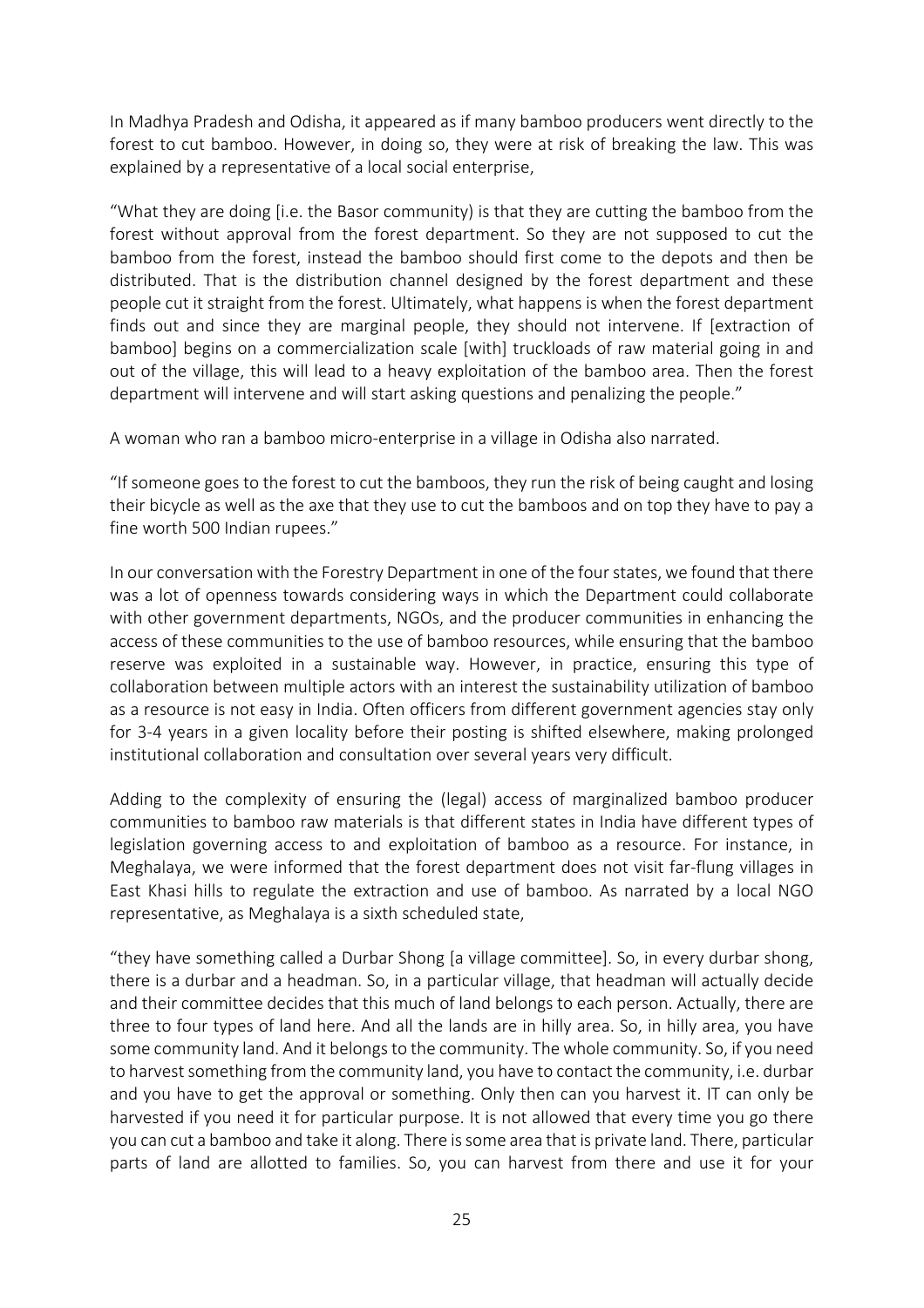livelihood. But for no commercial use. And some area is that is reserved for forest land. That is basically from the community and that you cannot harvest this land."

In summarizing this section, we can say that regulatory institutions play a critical role in the Indian bamboo value chain, both in terms of facilitating (a) the economic upgrading of marginalized bamboo producer communities throughout the four states we studied: Meghalaya, Assam, Madhya Pradesh, and Odisha; and (b) regulating the access of marginalized producer communities to using bamboo as a sustainable resource in India. However, we also identified an important gap between regulatory institutions and normative institutions in the Indian bamboo value chain. On the one hand, the regulatory environment in India provides various forms of support for economic upgrading of microenterprises. On the other hand, the norms, ideas, and levels of awareness guiding the actions of bamboo producing communities, in part due to relatively low levels of schooling, are not quite aligned with the regulatory institutions of the state. At least, bamboo producers often do not avail of the many support schemes available to them. As a result, capacity-building organizations (whether state, NGO, or private sector organizations) serve an important function in bridging the gap between regulatory and normative institutions in the Indian bamboo value chain. In the next section, we demonstrate how this happens in practice.

#### *Normative Institutions*

'Capacity-building' programs for bamboo makers influence norms and values regarding what constitutes acceptable forms of entrepreneurial behavior for micro-enterprises in the bamboo value chain. For instance, scheduled tribes and scheduled castes in India tend to have a lower level of entrepreneurial behavior than what is the case for the rest of the population in India. This may be because scheduled castes – in the case of Madhya Pradesh and Odisha – have been engaged to bamboo making as part of their traditional occupation for centuries. However, instead of micro- enterprises, or artisans for that matter, only making 'traditional products', capacity building programs can help in introducing new product designs that may be more in demand in local, state-level, national and international markets.

These capacity-building programs can also play an important role in terms of introducing new habits such as bamboo producers beginning to calculate their time, costs, and earnings through the bamboo business. For instance, during our visit to Meghalaya, we observed that women artisans were engaged in the production of traditional bamboo mats, which were very timeconsuming to make and yet generated little profit in local markets. A local social entrepreneur working with the bamboo makers in East Khasi Hills in Meghalaya explained this in the following way,

"If you calculate for one week they get 120 rupees for splitting for women and for men harvesting gives them 200 but at the end of the day 450 rupees is the cost. Rarely, they could sell for 500 rupees. They make a different size. Otherwise sometimes when this bamboo is down (out of season), they sell only for 400.....So, that is why if you really calculate the amount of work and the money which they sold for it is not really beneficial that is why. But in that area why [do they do it?]... they said that this is the way they have been doing it generation after generation."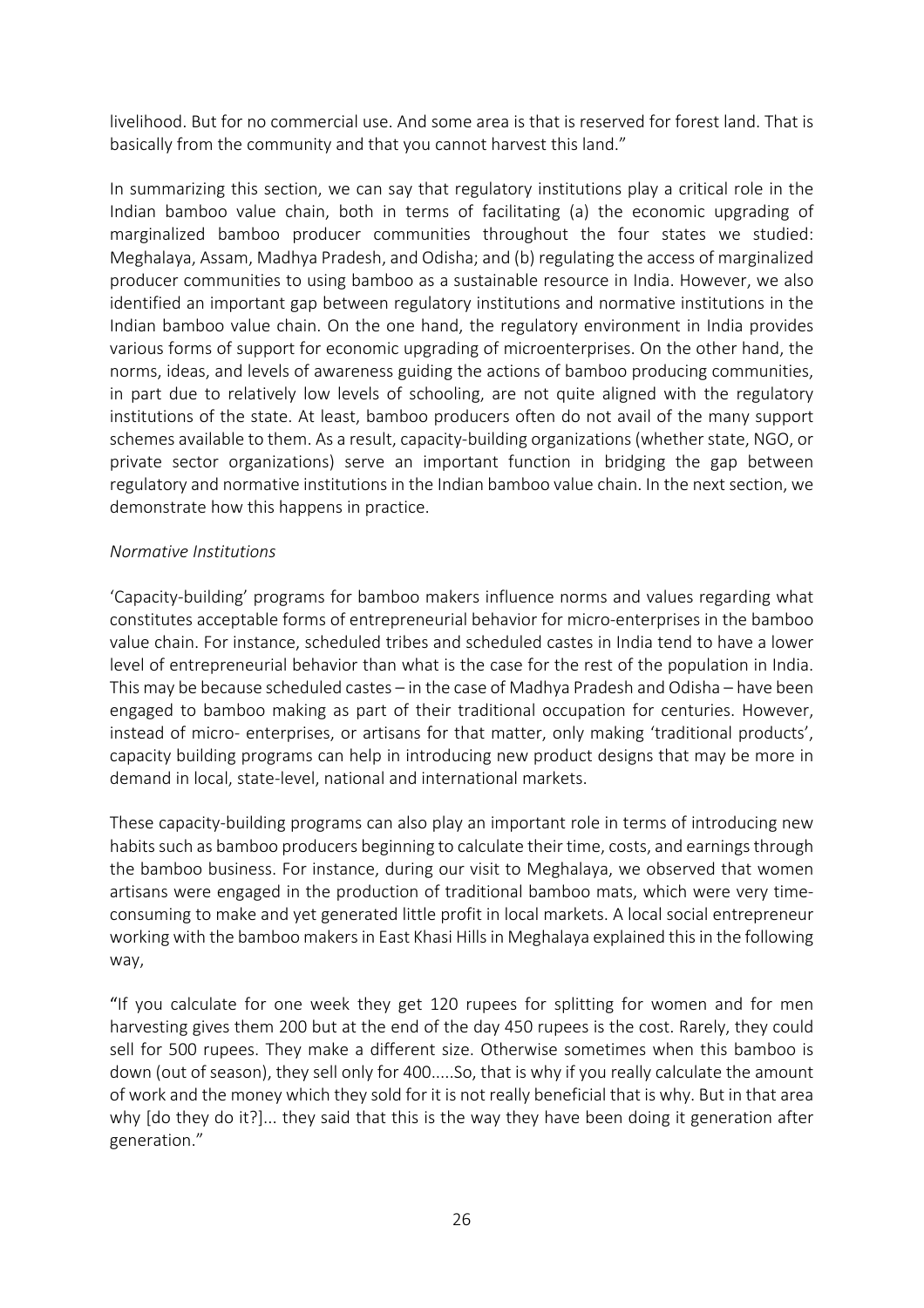Hence, a simple but important step for capacity building programs in bamboo producer communities is to help them calculate their costs in terms of inputs and times spent on making the product versus the profits/losses obtained from selling bamboo-based mats – a form of process upgrading. Otherwise, sticking to producing 'old' bamboo mats cold be described as a kind of product downgrading – making product of lesser quality that would be able to reap almost no profits in local markets. Instead, during our visit to Meghalaya, a NGO trainer suggested that the local artisans could start making new bamboo baskets, which were quicker to make, and sold well in the capital – Guwahati - of the neighboring state Assam. This could be seen as facilitating product upgrading amongst local bamboo makers.

Another example of how capacity-building programs can contribute to introducing new norms, values, and ideas regarding bamboo production amongst marginalized producer communities is that they may expose them to potential new markets. This was related by a woman running a bamboo micro-enterprise in Assam.

"Some women entrepreneurs have also been exposed to industrial exhibitions organized by DICC (District Industries and Commerce Centre). Some have been attending skill-training programs organized by NGOs or individual entrepreneurs or facilitated by government employees. Some of these women have an Artisan card and an identity card for participating in exhibitions organized throughout year. Those who have access to these exhibitions get daily allowance of INR 150 or more."

Finally, capacity-building programs can help to introduce new norms and values into bamboo producer communities by organizing and/or convincing members of these communities is that they should engage in collective saving schemes through participation in self-help groups. Here, women bamboo makers may be at a particular advantage, as they are often perceived by local banks as more reliable in terms of being able to repay loans. These points were related by a female bamboo artisan participating in such a scheme and a NGO worker that we spoke to in the same village in Madhya Pradesh,

Female artisan, "We are always anxious about when the lender will come for his payment, whether we sell it are less or more, we have to collect the money to pay back."

NGO worker, "one thing noticeable here is, women are often more enterprising compared to men. The women are more serious and it is the women who work together in group. The financiers prefer giving loans to women as they are more serious and do not fall back on their payments... there are two other reasons, why women are taking more interest in this work in this area. What actually happens, is say the man does this work.. He gets a token amount and the minute he gets the money he looks for a pub. However, women save the money and manage the households, children and other needs. Therefore, if they get 1000Rs in a week, that covers their needs but if a man gets that amount, he would spent 50% on drink. So that's the reason why women are taking the incentive to work."

In short, when it comes to initiating micro-enterprises in the bamboo value chain, or engaging in functional upgrading in the value chain, i.e. moving from being a self-employed home-based worker to starting their own micro-enterprise, women artisans were perceived to be at an advantage, as compared to male artisans, when it came to their relative ability to raise the funds, through bank loans, to initiate their own enterprises. However, this also relates to how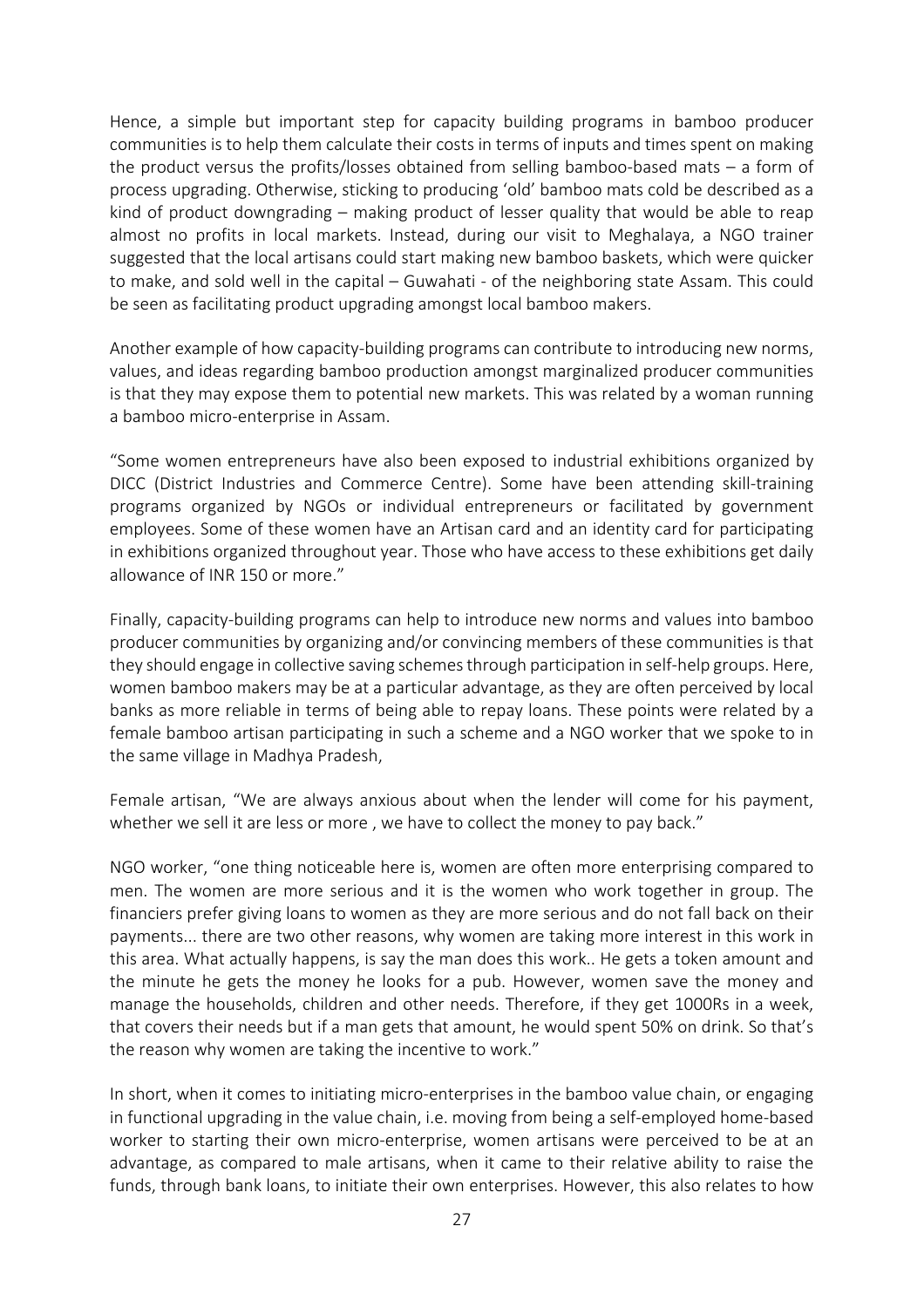normative institutions interconnect with cultural-cognitive institutions. In other words, how subjective interpretation of normative institutions amongst bamboo artisans embody a shared understanding of 'the way we do things', allowing these individuals to engage in routine behavior in relation to running their micro-enterprises.

#### *Cultural-cognitive institutions*

In practice, it is often challenging to distinguish between regulatory institutions, normative institutions, and cultural-cognitive institutions in understanding women's participation in bamboo value chains. For instance, land ownership – a formal institution - is often an important collateral when potential borrowers wish to take bank loans to initiate their own microenterprise, for instance, to buy new tools or machines to help mechanize parts of the bamboomaking process. In India, land ownership is often transferred to male heirs, when a landowner passes away. Hence, it is part of the norms and values, not only of bamboo-making communities but also of the wider Indian population than males not only tend to but also should inherit property. This could place women-owned micro-enterprises at a disadvantage in terms of their ability to take such loans.

Interestingly, in Meghalaya, the Khasi tribe is a part of a matrilineal society. Matrilineal here means that land ownership and property are inherited by the daughter in a given family, and that males move to live with the families of their wives after marriage. In theory, this could give women an advantage in terms of being able to raise capital to initiate their own microenterprises, moving from home-based women bamboo artisanry to become a local trader – a pattern that we observed in Madhya Pradesh for instance. However, in practice, this did not necessarily happen, as was related by a social entrepreneur in East Khasi Hills,

"But here in X village, they [the women] give the share to the males also in land and other property. So, in that way, that is the major part of the matrilineal system. But of course one thing is that when you look at the gender perspective, we see that women are not able to participate in the Durbar....The women don't have the rights to contest in elections. "

This was further explained by the headman of the durbar [village-level committee] in the same village.

"No, in the Durbar, females cannot contest or participate. Only the males. And other groups like self- help groups males and females can be elected."

Hence, whereas women formally had the right to inherit land and property in Meghalaya, often the men in the family were in charge of actual decision-making regarding the use of household finance, property, and other types of decision-making. Hence, as this example from Meghalaya shows, the links between a regulatory institution (land ownership and inheritance rights), normative values and norms (who should be in charge of decision-making regarding the use of this property and associated household income), and cultural-cognitive institutions (the way we do things around here in terms of men being in charge of household and wider societal decision-making, while women mainly raise children, cooking, and cleaning the house) may be very close and interconnected.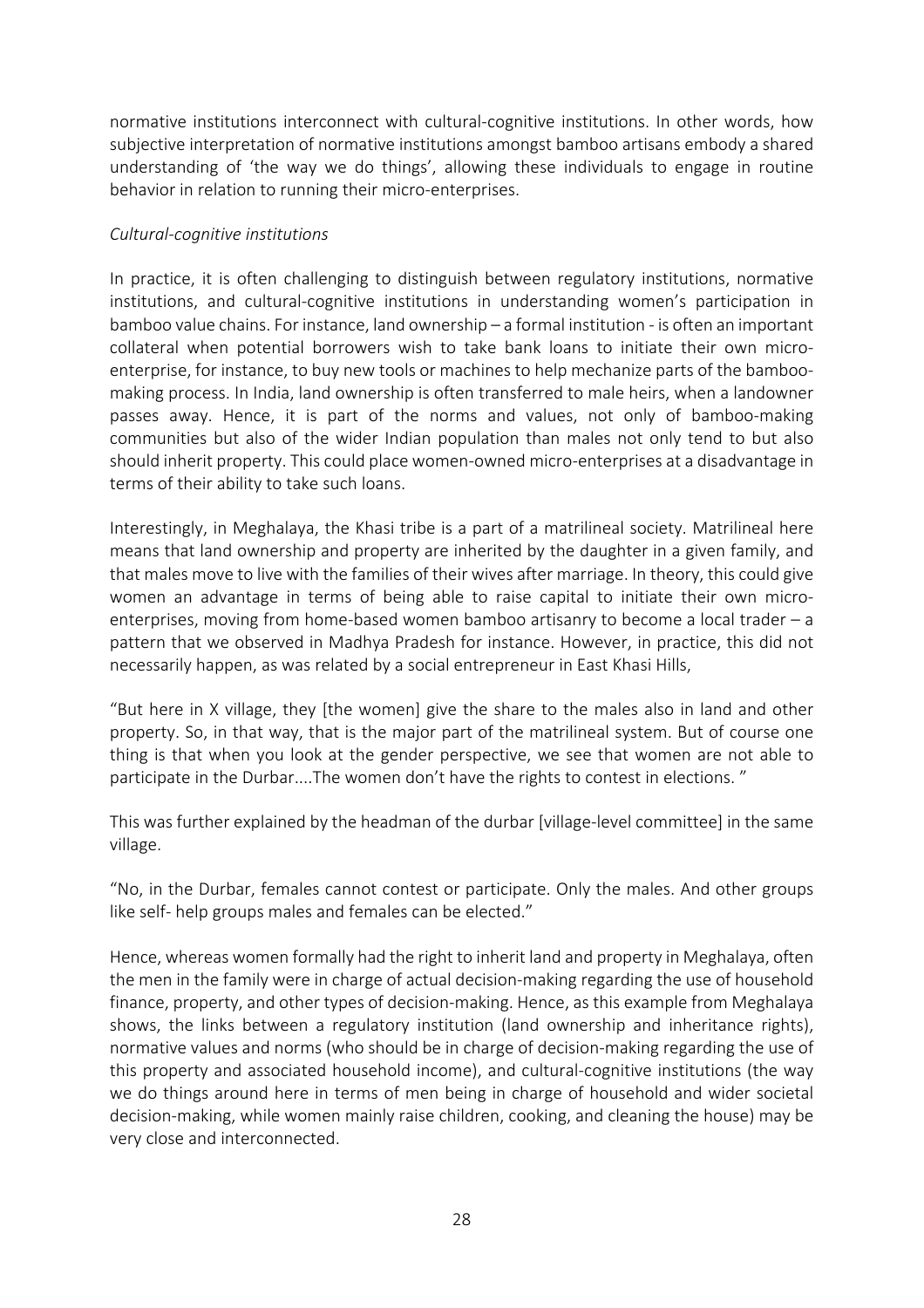Even if a regulatory institution 'on paper' may seem to facilitate the functional upgrading of micro- enterprises (going from being a home-based bamboo maker to becoming a bamboo trader), it may de facto be mediated by normative and cultural-cognitive institutions in a society in such a way that it does not favor the creation of women-owned enterprises and their inclusion in the bamboo value chain of India. However, this process of mediation is not universal throughout India, but instead influenced by the variegated institutional contexts in different producer states.

An example of this may be that normative and cultural-cognitive institutions are also closely interlinked when it comes to the social construction of gender relations as it relates to the participation of women-owned enterprises in the Indian bamboo value chain. For instance, attitudes towards women engaging in bamboo entrepreneurship may differ across geographies, between, and within bamboo producing communities. For instance, in case of Odisha, we were informed that women in some villages would typically not go to the forest in order to pick bamboo. It is considered too dangerous for them, as they might have a run-in with wild animals such as tigers or elephants that roam about in the local forests where bamboo also grows.

However, in the town of Amla in the state of Madhya Pradesh, it was clear that some women had successfully initiated their own bamboo micro-enterprises – i.e. as trading/selling bamboo and other products - with the support of their husbands. Here it was generally accepted that it was a financial necessity for a household to have two income earners in order to improve its socio-economic situation of the family. As was related by a female entrepreneur who had started selling bamboo- based products, along with Saris, with the help of her husband,

#### *Interviewer: Why do you let your wife work?*

#### *Husband: We both have to work together..*

*Female entrepreneur: it will only benefit us, if we both work together. One person alone cannot do it by him or herself. It will only work out if we both do it together. If one goes one way and the other the other way, we won't be able to manage the house this way......Everyone here works together.. There are no obstacles..* 

In addition, there is another important factor which influences 'the way in which we do things around here' in relation to bamboo production: multiple livelihood activities. For instance, in Assam, bamboo producers are also involved in growing vegetables and agricultural work such as sowing seeds and harvesting crops. In Meghalaya, the Khasi tribe is also gathering broom grass and bay leaf. In Madhya Pradesh, the Basor caste is involved in raising cattle and pigs as well as daily wage labor. Finally, the Mahar and Betra subcastes in Odisha are, apart from bamboo work, often working as daily laborers in agricultural fields, construction work and other small-scale jobs. This mainly owes to seasonal demand for bamboo products that microenterprises (or artisans in general) have traditionally been making. Due to the seasonal demand for these products, owners of micro- enterprises have to find other means of livelihoods throughout the year. This may de facto mean that they do not invest the time, money, and energy into product, process, or functional upgrading within the bamboo value chain.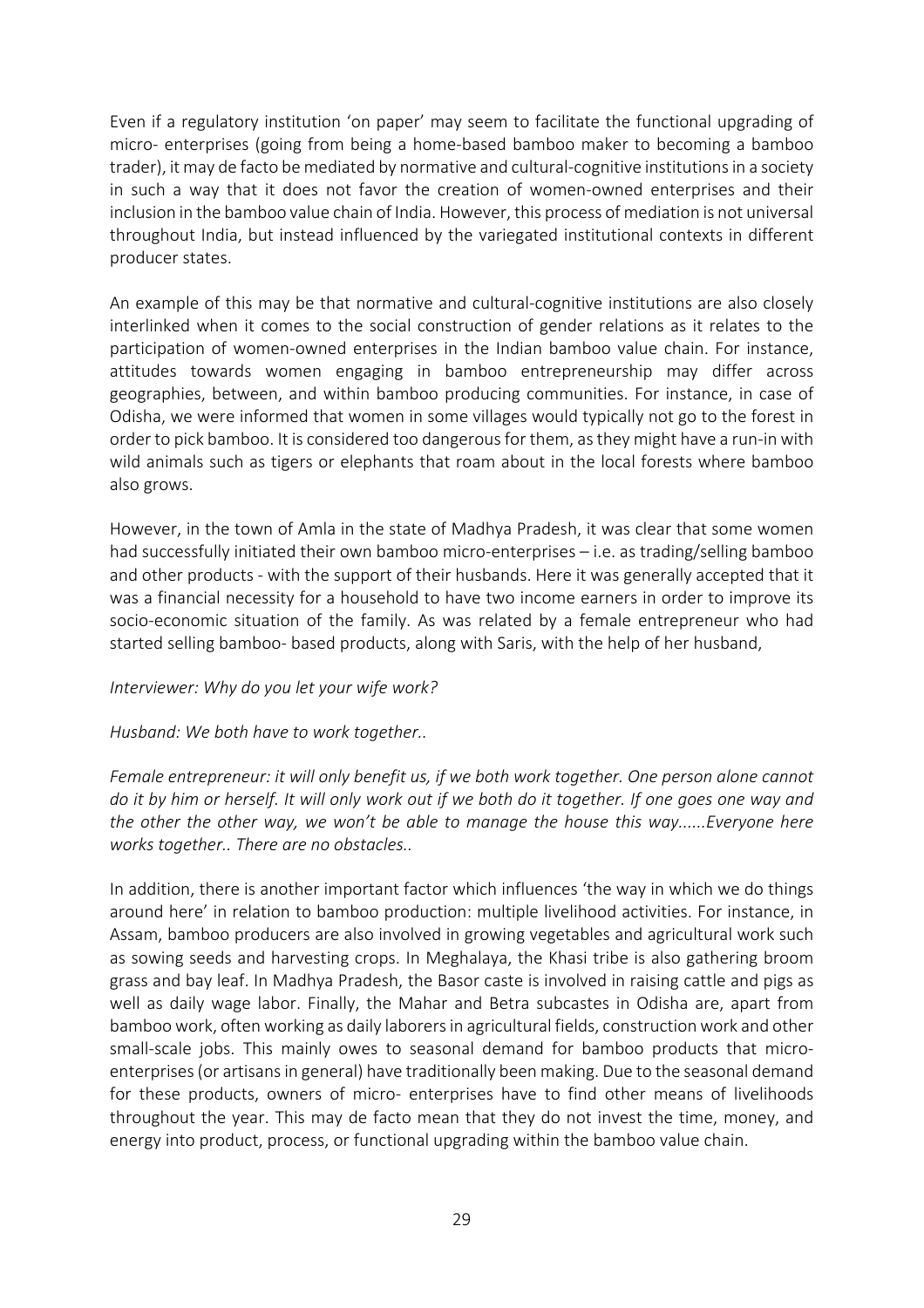For instance, in rural settings, if they are significant alternative income options, for instance, through the harvesting and selling of fruits or other crops that command higher prices than bamboo-based products, this may convince women-owned micro-enterprises they should exit from the bamboo value chain. Alternatively, if bamboo work is the only significant income earning option in a given rural setting, or the only occupations that women have been exposed to, this may compel women to invest more in the running of micro-enterprises that can help them increase their generation of income through this kind of entrepreneurial activity.

Indeed, there may be a dark side to the engagement of bamboo producers in multiple livelihoods, particularly when bamboo makers are temporarily forced to exit the bamboo value chain due to seasonality of the bamboo work. In Odisha, we were told by a NGO worker that male members of the bamboo-making communities – due to the seasonal non-availability of bamboo work - would sometimes migrate to work in other parts of the state or other states.

*NGO worker: Another thing is that their livelihood..It is gradually moving on the low. In the marriage season...as well as in the rainy season, work in farming also gets reduced. Besides around 30% out of the state. They take money in advance from the middle men...and migrate to Tamil Nadu, Andra Pradesh, and Kerala and become involved in bondage labor.....They migrate in the summer season. They migrate to the brick kilns. They will go after the festival of Dasahra. When the rainy season starts, they would not be able to make bricks......This is bonded labor.*

*Interviewer: Bonded labor means that they cannot leave the work there?* 

*NGO worker They have taken money in advance.* 

*Interviewer: Then they have to work the debt off?* 

*NGO worker 2: Yes, they even get their hands chopped off if they try to return to their villages without finishing their work.* 

*NGO worker: There have been many such cases.* 

The dark side of engagement in multiple livelihood activities could also be noted by some bamboo makers diversifying their livelihood options by engaging in the illegal production and sales of liquor. This was noteworthy in states of Madhya Pradesh and Odisha. Hence, a statelevel official explained to us how his/her agency was seeking to address this situation,

"Actually, some vulnerable women..are selling liquor secretly, because they have no sustainable livelihood option. The majority of them were widows or destitute so this was actually a challenging task...We can offer them moral boosting by special people such as in the art of living and hire some teachers that have been counseling skills that can contribute to a change of mind...We are trying to find some entrepreneurs out of those vulnerable sections."

Finally, and a closely related point, there may be significant differences, not only between states but also within states, in terms of whether women engage in full-time or part-time bamboo activities. In particular, bamboo work and entrepreneurship may be a full-time activity for almost all inhabitants in some communities, whereas it may only be a part-time activity in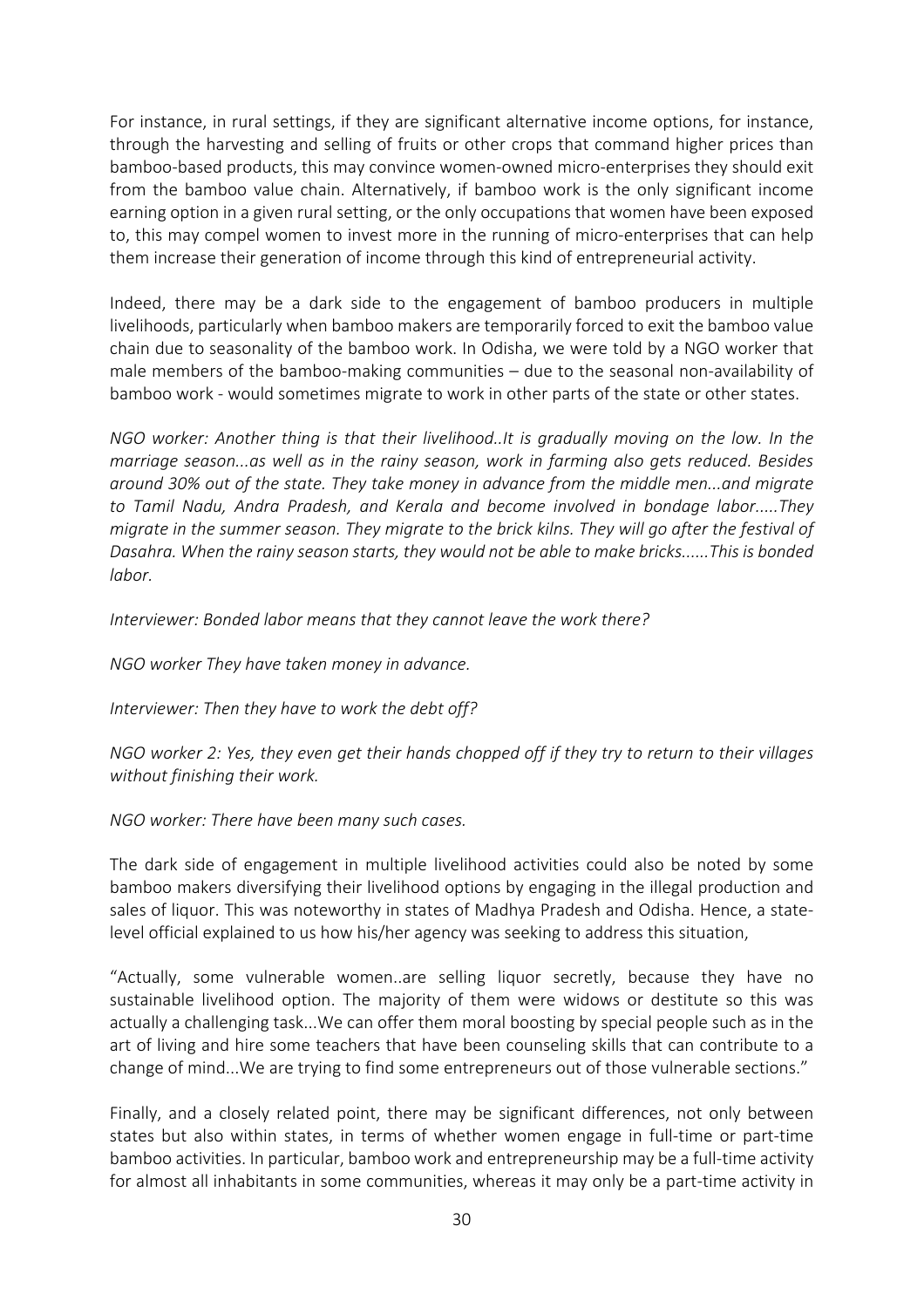other villages for some of the inhabitants there. At the same time however, we also found examples of bamboo communities that were engaged in full-time work. For instance, in Korblang in Meghalaya, there were some members of the community that were engaged in full-time making of bamboo products. These were then sold via a local woman-owned microenterprise to a bamboo marketing and promotion company that was able to provide significant orders and thus work to the community. According to a director in the company,

"We have this idea in mind that we wanted to reduce plastic to some extent. If you want to reduce the use of plastic as much as possible in order to improve our bamboo products... that is why we developed these products. Our artisans are located here in Meghalaya. Some of them are semi- skilled and some of them are skilled persons so we combine them together. And we meet them and train them in our products. Whenever there is training require like in expansion of developing these products, more innovative products, we have to collaborate with Assam also. Because in Assam there are many skilled artisans. So we combine them to make fine products."

In addition, national or global campaigns against plastic pollution or climate change can also have an impact on the progress in bamboo work in terms of motivating people to initiate microenterprises.Hence, ultimately, 'the way we do things around here' in terms of the time and effort devoted by men and women to bamboo work in different parts of India may ultimately be related to value chain dynamics, particularly whether there is a stable product demand and training available to local artisans. Moreover, as the amount of bamboo work available increases, the potential for women to create their own micro-enterprises, and thus functionally upgrade their position within the value chain, is also likely to increase.

#### **Conclusion**

In this working paper, we have set out to answer the question: how value chain dynamics and variegated institutional environments affects the prospects for the inclusion and economic upgrading of micro-enterprises in the Indian bamboo value chain? To guide our analysis, we constructed a theoretical framework that linked insights into value chain analysis at different scales (national, state, and local) with attention to the regulatory, normative, and culturalcognitive institutions that influence the production of goods within these chains. Empirically, our working paper analyzed both the 'vertical' chain factors affecting the inclusion/exclusion and upgrading of micro-enterprises in the bamboo value chain of India, as well as the horizontal analysis of how regulatory, normative, and cultural-cognitive institutions impacted upon these inclusion/exclusion and upgrading processes.

Our vertical analysis highlighted several challenges facing micro-enterprises in entering and economically upgrading with the Indian bamboo value chain. This first related to the general lack of value chain governance in the bamboo industry: i.e. dispersed micro-enterprises (and artisans) in a large number of geographically dispersed rural and urban locations selling low quality bamboo products with razor thin profit margins through market-based relations in local markets. There appears to be a need for value chain companies in the industry that can organize local producers and market their products in state-level or national-level value chains where they will be able to command higher prices. However, several factors prevent microenterprises in the Indian value chain making this shift. Micro-enterprises are often not used to producing against orders with specific delivery deadlines, they are not used to producing orders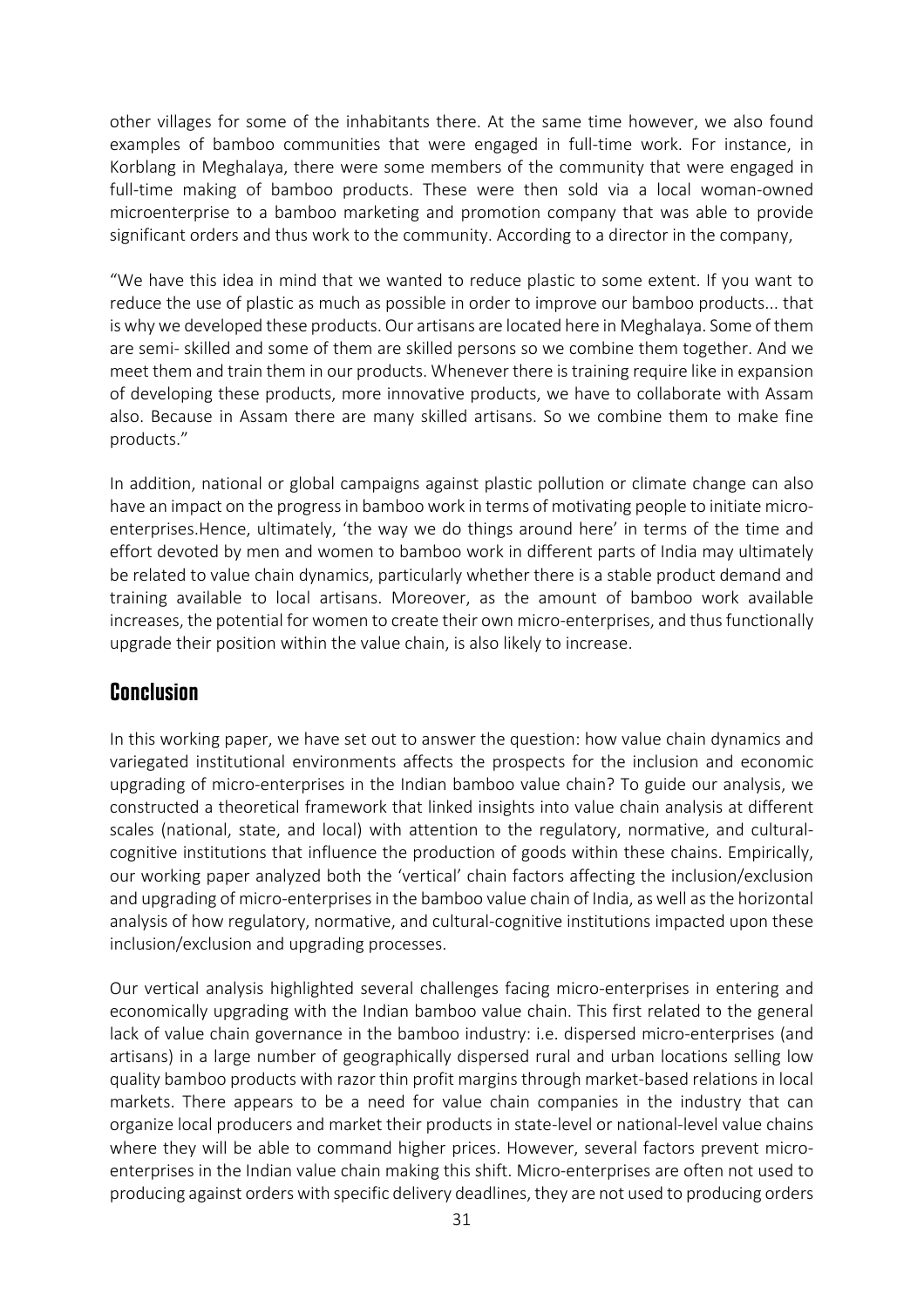in large quantities, that are uniform and conventional in nature, and which are designed in accordance with customer preferences. And they typically use outdated technology to produce these products.

These 'vertical' chain factors in turn intersect with the 'horizontal' regulatory, normative, and cultural-cognitive institutions in influencing the entry/exit and micro-enterprise upgrading prospects in the Indian bamboo value chain. These institutions play a critical role in the Indian bamboo value chain, both in terms of facilitating (a) the economic upgrading of marginalized bamboo producer communities throughout the four states we studied: Meghalaya, Assam, Madhya Pradesh, and Odisha; and (b) regulating the access of marginalized producer communities to using bamboo as a sustainable resource in India. In this connection, we identified an important gap between regulatory institutions and normative institutions in the Indian bamboo value chain. On the one hand, the regulatory environment in India provides various forms of support for economic upgrading. On the other hand, the norms, ideas, and levels of awareness guiding the actions of bamboo producing communities, in part due to relatively low levels of schooling, were not easily aligned with the regulatory institutions of the state. We thus argued that capacity-building programs played an important function in terms of mediating this gap between regulatory institutions and normative institutions in the Indian bamboo value chain. Finally, we suggested that cultural- cognitive institutions, i.e. the way bamboo micro-enterprises and artisans routinely engage in entrepreneurial behavior on the basis of normative institutions – tend to be highly gendered and geographically variegated within India.

This leads to a number of interconnected policy conclusions. First, in order to enhance the access, upgrading prospects, and profit margins of bamboo micro-enterprises in India, it is important to develop more integrated value chains that can help connect distant bamboo micro-enterprises with consumers in state or national-level markets within the country. Second, this calls for the development of value chain companies that can help in organizing micro-enterprises, conduct market research in state and national level markets, help design products in response to consumer trends and educate micro-enterprises in producing these items, as well as ensuring their transportation from far-flung villages and towns to the relevant markets in state, regional, and the national capital in India.

In this regard, capacity-building programs will be required in order to mediate the current gap between the supportive regulatory environment for the promotion of micro-enterprises and the normative institutions guiding the business behaviour of micro-enterprises within India. However, capacity building programs are not sufficient in their own; an important factor is that they need to be sustained over time, and that there is a clear link between actual demand and consumer trends in state and national level markets, and the types of bamboo products that local bamboo micro-enterprises produce in different states. One way of improving this kind of linkage is by involving national level and state level buyers of bamboo products from the outset of such capacity building programs in order to ensure that there are state-level and nationallevel market linkages for the products that bamboo micro-enterprises are taught to produce.

Moreover, our working paper points to a range of gendered and variegated institutional factors that need to be taken into account if bamboo micro-enterprises are to more effectively enter and/or upgrade their operations in the Indian bamboo value chain. A key policy implication is thus that capacity-building interventions to create and economically upgrade bamboo micro-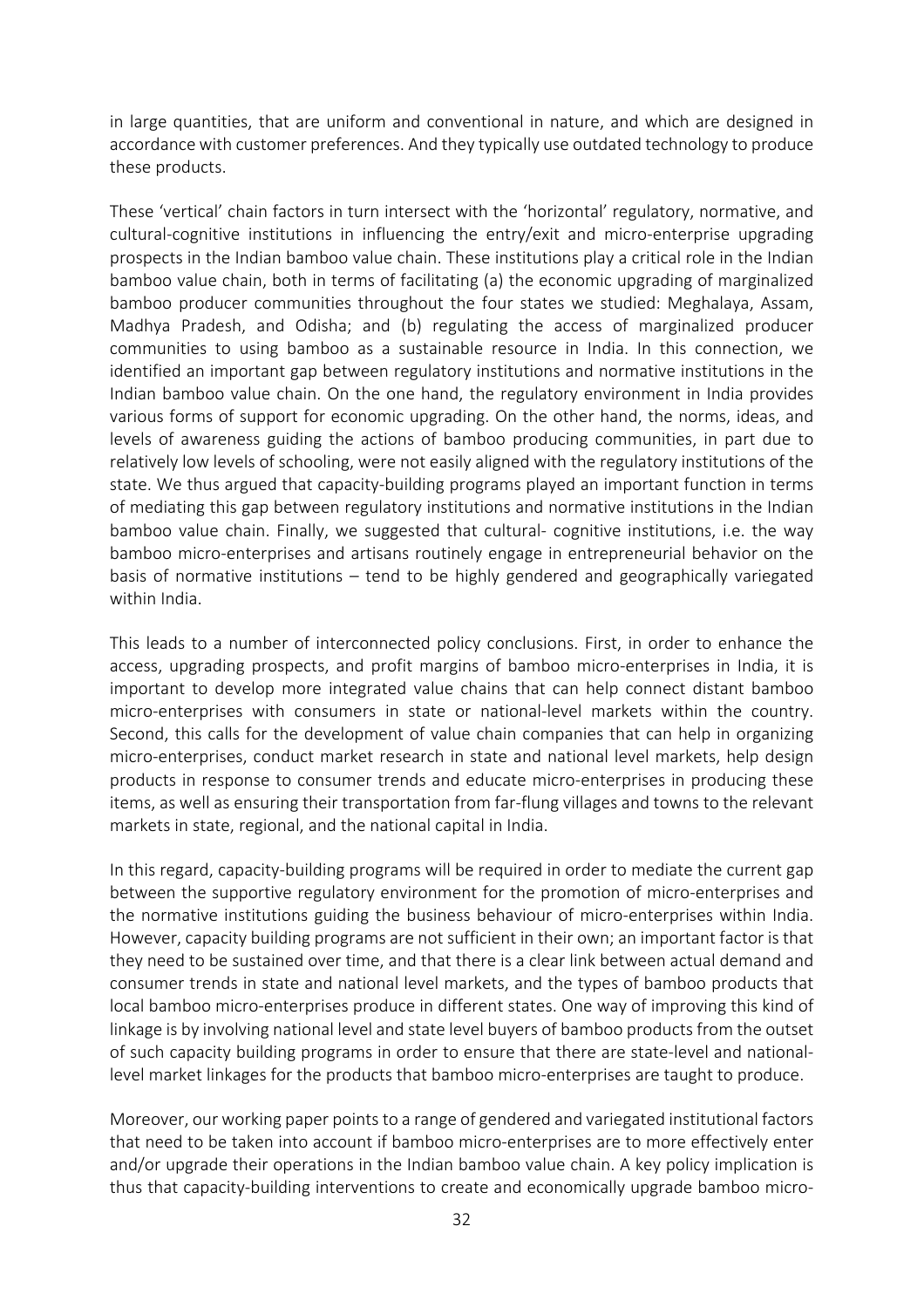enterprises must identify and address these factors as part of the training process. Otherwise, culturally cognitive institutions may de facto limit the inclusion and upgrading prospects for these local producers.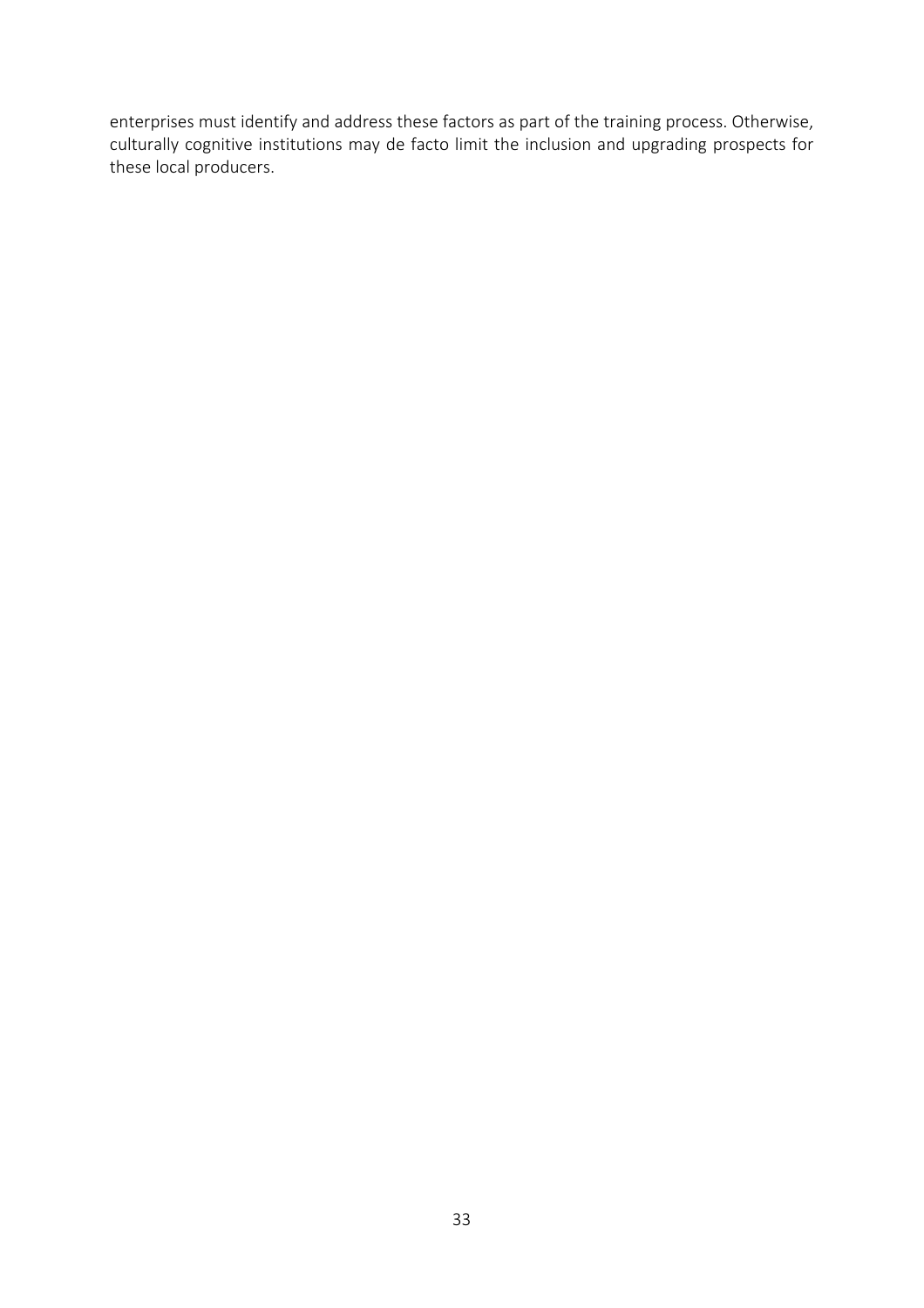#### **References**

Amine, LS., Staub, KM. (2009) Women entrepreneurs in sub-Saharan Africa: an institutional theory analysis from a social marketing point of view, Entrepreneurship and Regional Development, 21(2), 183-211.

Baksy, A. (2013). The Bamboo Industry in India: Supply Chain Structure, Challenges and Recommendations, CCS Working Paper no. 283, Center for Civil Society, New Delhi.

Barrientos, S., Knorringa, P., Evers, B., Visser, M., Opondo, M. (2016). Shifting regional dynamics of global value chains: implications for economic and social upgrading in African horticulture, Environment and Planning A, 48(7), 1266-1283.

Boyle, G., Gilbert, R., Cornes, P. (2016). Growing Together – Strengthening Microenterprises in Value Chains. A Guide for Companies to Strengthen Micro-enterprise Market Systems, SAB Miller/Care International, Corporate Responsibility Initiative at the Harvard Kennedy School and Business Fights Poverty, London.

Coe, NM. (2021). Advanced Introduction to Global Production Networks, Edward Elgar Publishing, Cheltenham.

Dermawan, A. and Hospes, O. (2018). When the state brings itself back into GVC: the case of the Indonesian palm oil pledge, Global Policy, 9(2), 21-28.

Eckhardt, J., Poletti, A. (2018). Introduction: bringing institutions back in the study of global value chains, Global Policy, 9(52), 5-11.

Ellen MacArthur Foundation. (2021). Universal circular economy policy goals: enabling the transition to scale. Ellen MacArthur Foundation, Cowes,

Ethical Trading Initiative, (2019). Base Code Guidance – Caste in Global Supply Chains, Ethical Trading Initiative, London.

FMC, (2018). Promote Bamboo MSME Clusters for Sustainable Development, Foundation for MSME Clusters, New Delhi.

FMC, (2019a). Diagnostic study of Assam bamboo clusters, Assam, Foundation for MSME clusters, New Delhi.

FMC, (2019b). Diagnostic study of Meghalaya bamboo clusters, Meghalaya, Foundation for MSME clusters, New Delhi.

FMC, (2019c). Diagnostic study – report bamboo for sustainable development, Madhya Pradesh, Foundation for MSME clusters, New Delhi.

33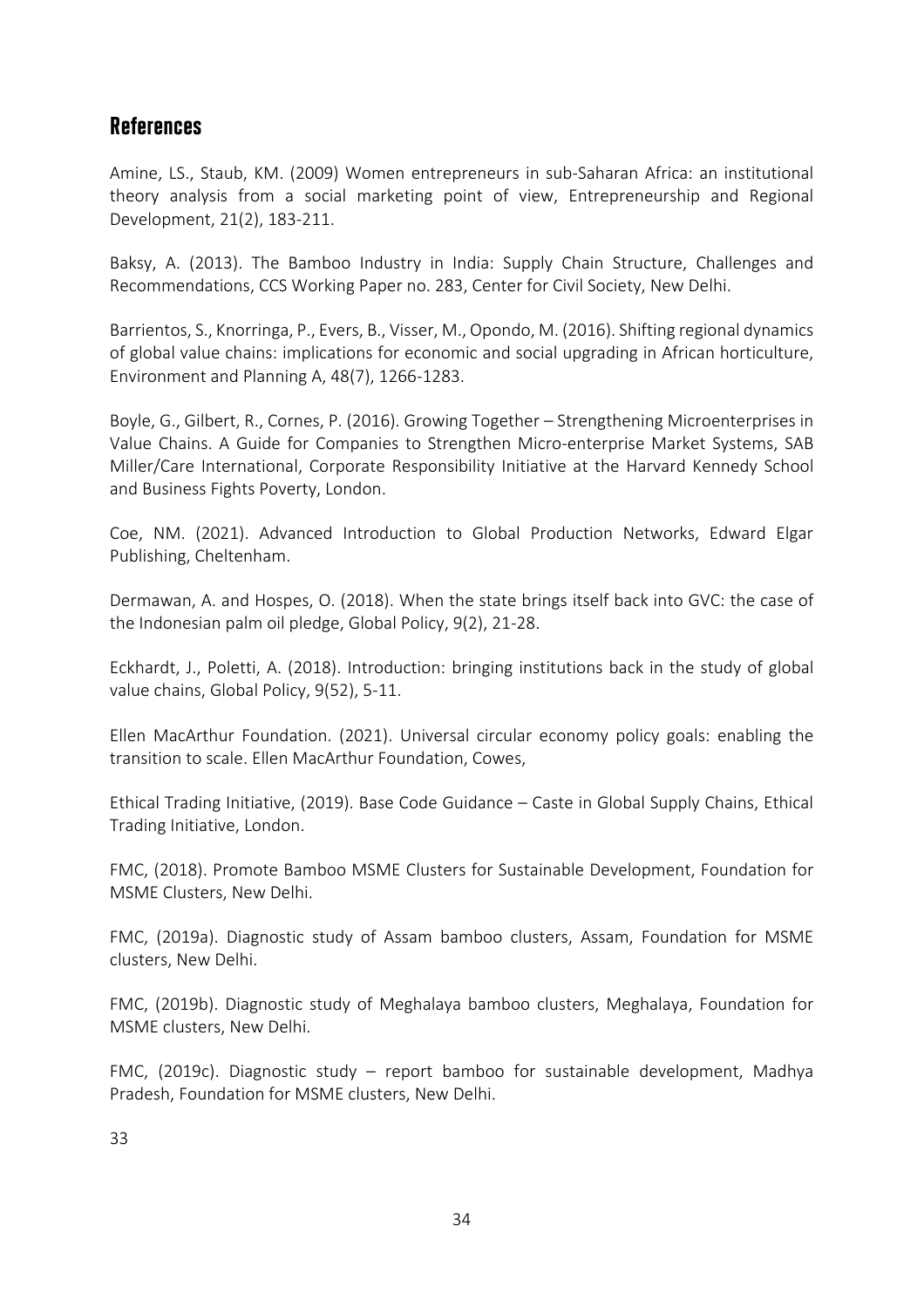FMC, (2019d). Diagnostic study report – Odisha – Promote MSME clusters for sustainable development, EU Switch Asia, Foundation for MSME clusters, New Delhi.

Forest Survey of India (FSI) (2017). Bamboo resources of the country, FSE, Dehradun, https://fsi.nic.in/isfr2017/isfr-bamboo-resource-of-the-country-2017.pdf; accessed on 30 June 2021.

Gereffi, G. (2018). Global value chains and development: redefining the contours of 21st century capitalism, Cambridge University Press, Cambridge.

Gereffi, G. (2019) Economic upgrading in global value chains, Chapter 14 in Ponte, S., Gereffi, G. Raj- Reichert, G. Handbook on global value chains, Edward Elgar Publishing, Cheltenham.

Horner, R. Nadvi, K. (2018). Global value chains and the rise of the Global South: unpacking 21st century polycentric trade, Global Networks, 18(2), 207-237. International Labor Organization, (2019). Small matters – global evidence on the contribution to employed, micro-enterprises and SMEs, International Labor Organization, Geneva.

Jamali, D., Lund-Thomsen, P., Jeppesen, S. (2017). SMEs and CSR in developing countries, Business & Society, 56(1), 11-22.

Kampelmann, S. (2020). Wood works: how local value chains based on urban forests contribute to place-based circular economy, Urban Geography, 41(6), 911-914.

Kaplinsky, R. (2005). Globalization, poverty and inequality: between a rock and a hard place, Polity Press, Cambridge.

Khan M, Ponte S and Lund-Thomsen P (2020) 'The factory manager dilemma': Purchasing practices and environmental upgrading in apparel global value chains. Environment and Planning A: Economy and Space, 52(4): 766–789.

Koshy, J. (2017). Bamboo ceases to be a tree, freed of forest act, The Hindu, 23 November.

Lund-Thomsen, P. (2019). Corporate social responsibility in global value chains, in Ponte, S., Gereffi, G., Raj-Reicherts, G. Handbook on Global Value Chains, Edward Elgar Publishing, Cheltenham, pp. 285-295.

Lund-Thomsen, P. (2021). Rethinking corporate social responsibility in global value chains in the age of COVID-19, Edward Elgar Publishing, Cheltenham. In Press.

Lund-Thomsen, P. Nadvi, K. (2010). Clusters, chains and compliance: corporate social responsibility and governance in football manufacturing in South Asia, Journal of Business Ethics, 93(2), 201-222.

Lund-Thomsen, P. Lindgreen, A. (2020). Corporate social responsibility in global value chains: where are we now? Where are we going? In Lund-Thomsen, P., Hansen, MW, Lindgreen, A., Business and Development Studies: Issues and Perspectives, Routledge, Abingdon, 159-179.